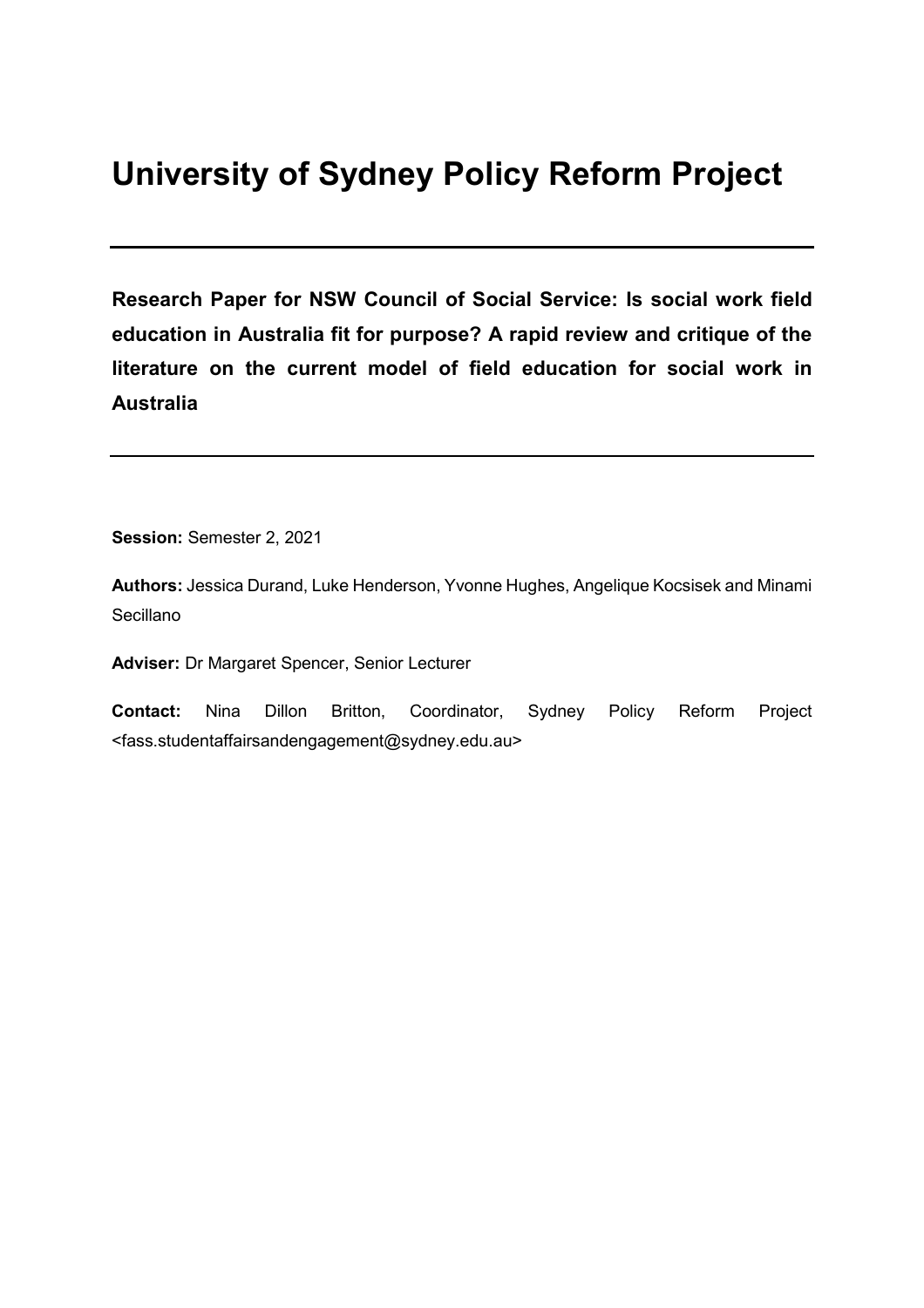## **Table of Contents**

| 1. |      |  |    |  |  |
|----|------|--|----|--|--|
| 2. |      |  |    |  |  |
| 3. |      |  |    |  |  |
|    | 4.1. |  |    |  |  |
|    | 4.2. |  |    |  |  |
| 4. |      |  |    |  |  |
|    | 4.1. |  |    |  |  |
|    |      |  |    |  |  |
|    |      |  |    |  |  |
|    |      |  |    |  |  |
|    |      |  |    |  |  |
|    |      |  |    |  |  |
|    |      |  |    |  |  |
|    | 4.2. |  |    |  |  |
|    | 4.3. |  |    |  |  |
|    | 4.4. |  |    |  |  |
| 5. |      |  |    |  |  |
|    |      |  | 20 |  |  |
|    |      |  |    |  |  |
|    |      |  |    |  |  |
|    |      |  |    |  |  |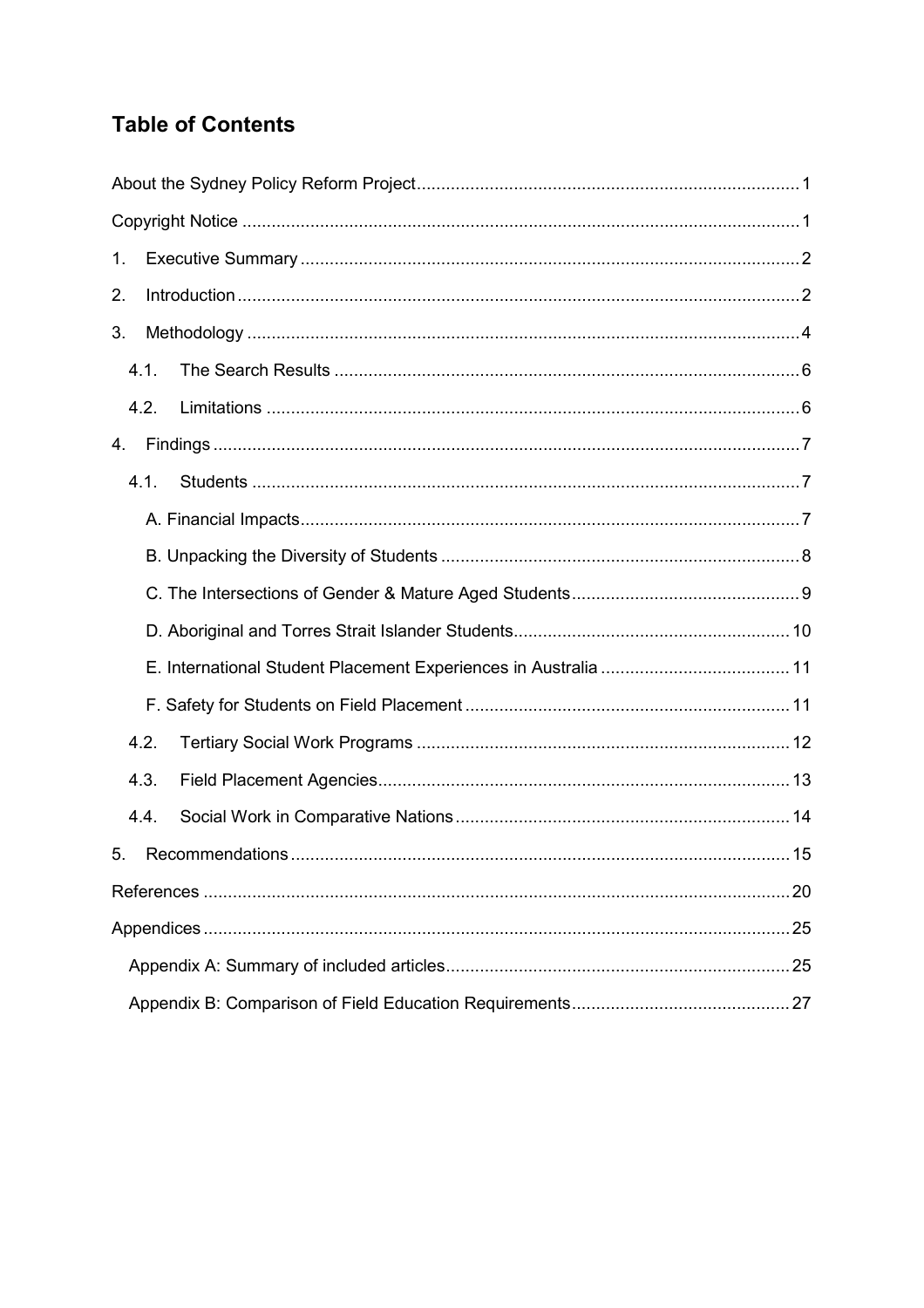### <span id="page-2-0"></span>**About the Sydney Policy Reform Project**

The Sydney Policy Reform Project ('Project') facilitates University of Sydney students to write research papers for policy organisations, and submissions to government inquiries, under supervision from University of Sydney academics. The Project is a volunteer, extra-curricular activity. The Project is an initiative of the Student Affairs and Engagement Team within the Faculty of Arts and Social Sciences, and the Division of Alumni and Development, at the University of Sydney. The Project is funded by a donor to the University of Sydney. Any inquiries about the Project or about this paper should be directed to the Coordinator, Ms Nina Dillon Britton, at the following email address: <fass.studentaffairsandengagement@sydney.edu.au>

## <span id="page-2-1"></span>**Copyright Notice**

This document has been prepared by students of the University of Sydney as part of the Sydney Policy Reform Project and is provided "as is". You are free to share (to copy, distribute and transmit) and adapt this document, provided you appropriately attribute the authors and the Sydney Policy Reform Project.

The University and the authors provide no express or implied warranties or guarantees in relation to the content of the document, including in relation to the validity or usefulness of the information it contains, and you should not rely on the content without first obtaining independent advice. To the extent permitted at law, the University and the authors exclude liability for any loss or damage suffered arising from use of or reliance on the content, or any other statement or opinion, in the document.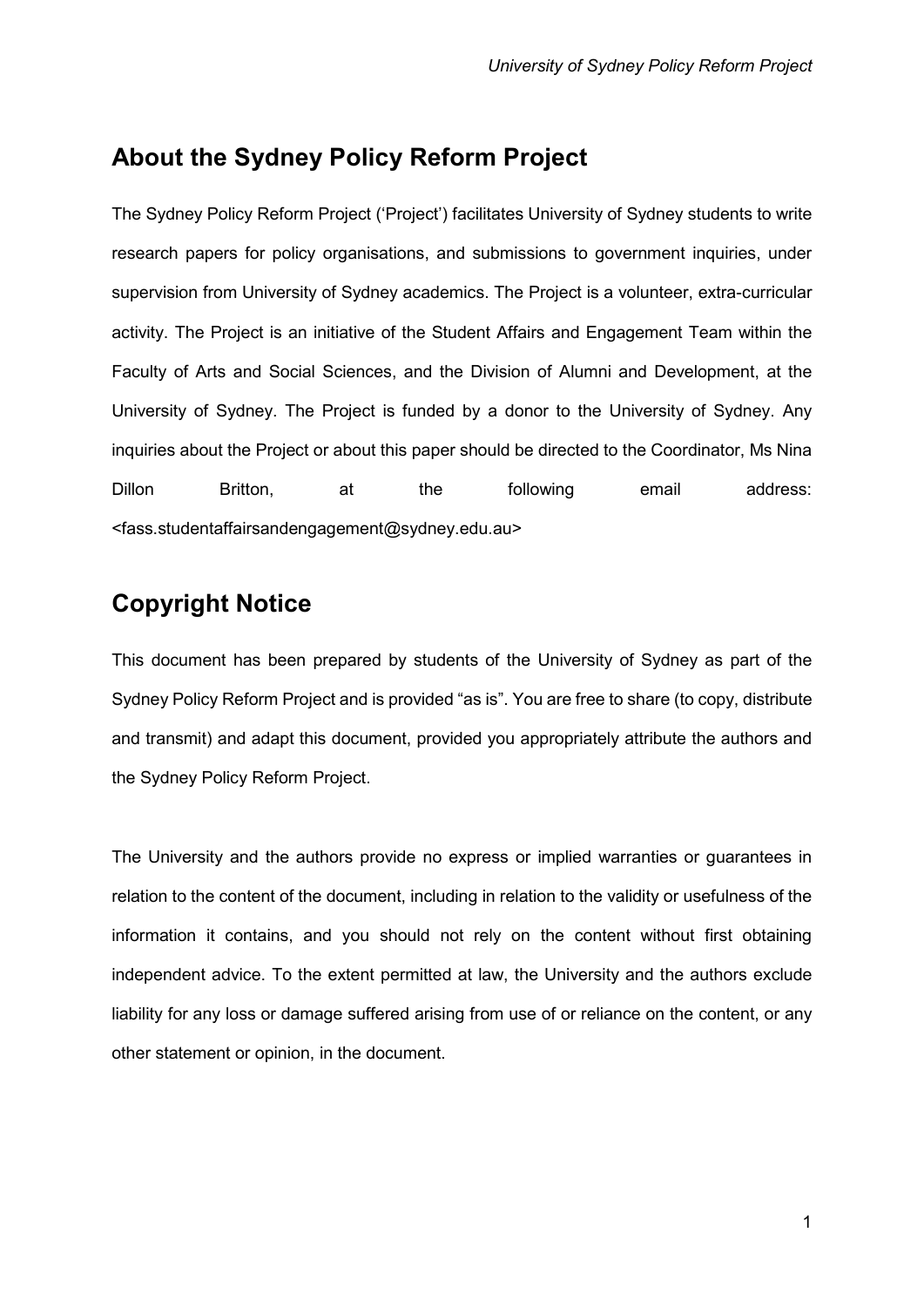### <span id="page-3-0"></span>**1. Executive Summary**

Social workers in Australia are employed in a range of roles in both government and nongovernment organisations. Field placements are a core component of social work education and a required component for qualification in Australia, as stipulated by the Australian Association of Social Workers (AASW). A team of five students from the University of Sydney conducted a rapid review and analysed data from 35 articles to present an overview of the current arrangements in social work field education. For the purpose of this paper 'field education' and 'placement' have been used interchangeably throughout.

**Keywords:** social work; field education and placement; professional practice learning; tertiary education; field placement agencies

### <span id="page-3-1"></span>**2. Introduction**

A core component of social work education involves students gaining experience in the field of social work practice. Field education or placement has been described as a signature and distinctive pedagogy (Egan et al. 2018; Holden et al. 2011; Ledger et al. 2017; Thoburn 2017), aiming to provide students with a "robust and fulfilling learning experience" to gain the competence and confidence required to enter the professional world (AASW 2021, p.9). Social work education, as it is known today, was formalised in 1946 in Australia with the founding of the Australian Association of Social Workers. This is the accrediting body for social work education which provides a unified, national approach to promote good conditions of employment and it maintains the standards of training (AASW 2021).

Significant reform in tertiary education as well as in the social services sector and its workforce has taken place over the past two decades. Today, the AASW requires social work students to complete 1,000 placement hours to become accredited, equating to over a third of the degree, with recent updates prescribing where and how they can be completed (see AASW

2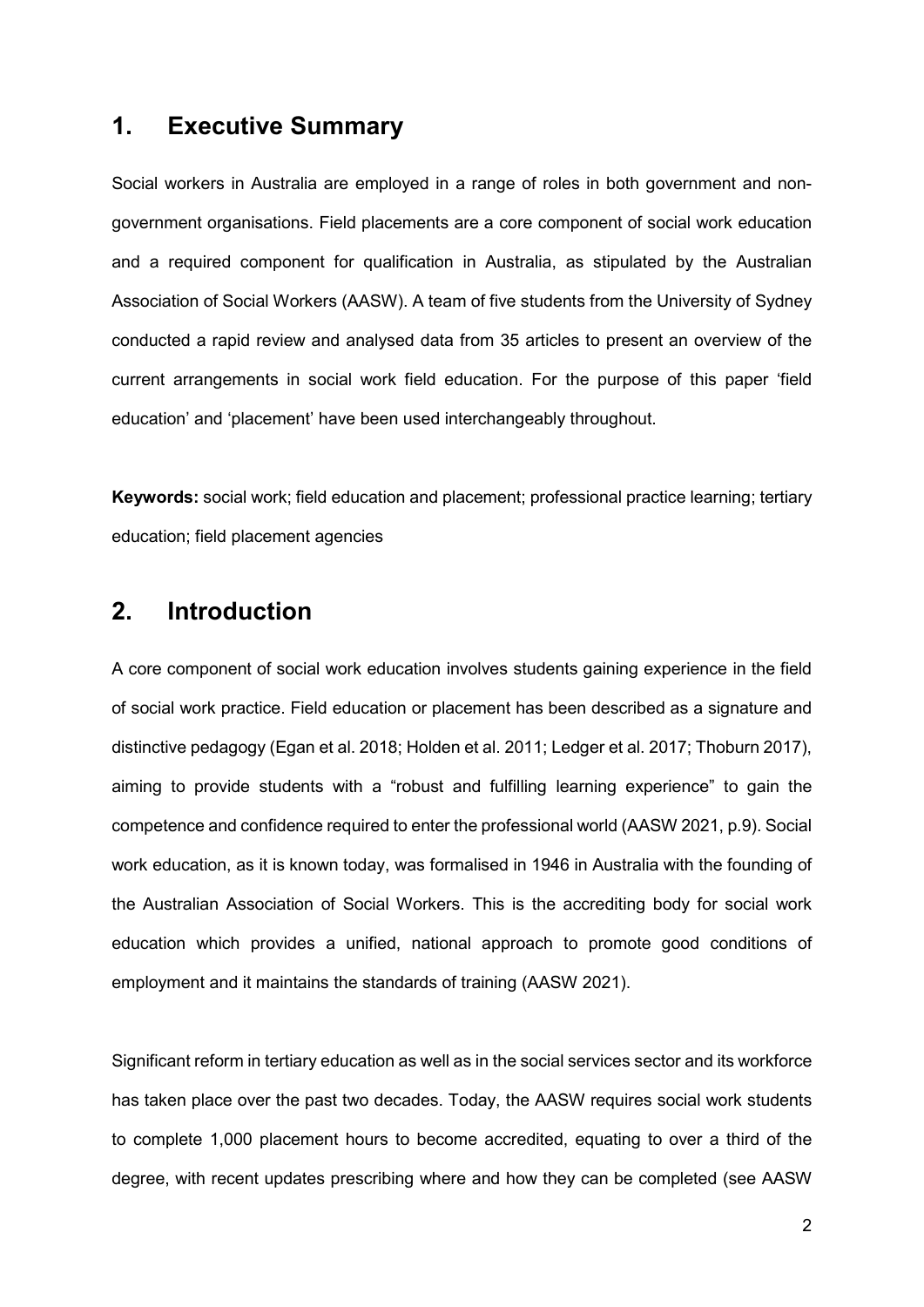2021). A consistent challenge illuminated across the Australian-based research is the struggle to place students in field education positions in direct, on-site social work placements due to their increasingly limited supply (Vassos 2019; Wayne, Bogo & Raskin 2006). This is said to be influenced by the increasing enrolments of social work students and expansion of accredited university programs (Ta, Ross & Grieve 2019). Further, the drive towards an increasingly neoliberal model of education, generates inequities in placement opportunities and university capacities to place students, resulting in unequal opportunity for practical field education learning (Gair & Baglow 2018).

Although the AASW and social work institutions have kept pace with this changing landscape to ensure quality education, pressure points around field education are prominent in recent literature. Therefore, this research examines the pressure points of three key stakeholders: students, tertiary social work programs, and field placement agencies. While the focus is primarily fixed on the Australian context, the scope of the review was extended to include literature on social work education in comparative countries, namely the United Kingdom, Canada, and New Zealand. From here, a way forward is considered through a set of recommendations.

Furthermore, this paper forms part of a broader project in response to New South Wales Council of Social Services (NCOSS) principles supporting and working with people experiencing poverty and disadvantage as well as its stakeholders in striving for a more equitable and inclusive society in New South Wales (NCOSS 2021). As such, this paper aims to build the capacity of the social work sector and social services workforce to explore whether social work field education is still fit for purpose.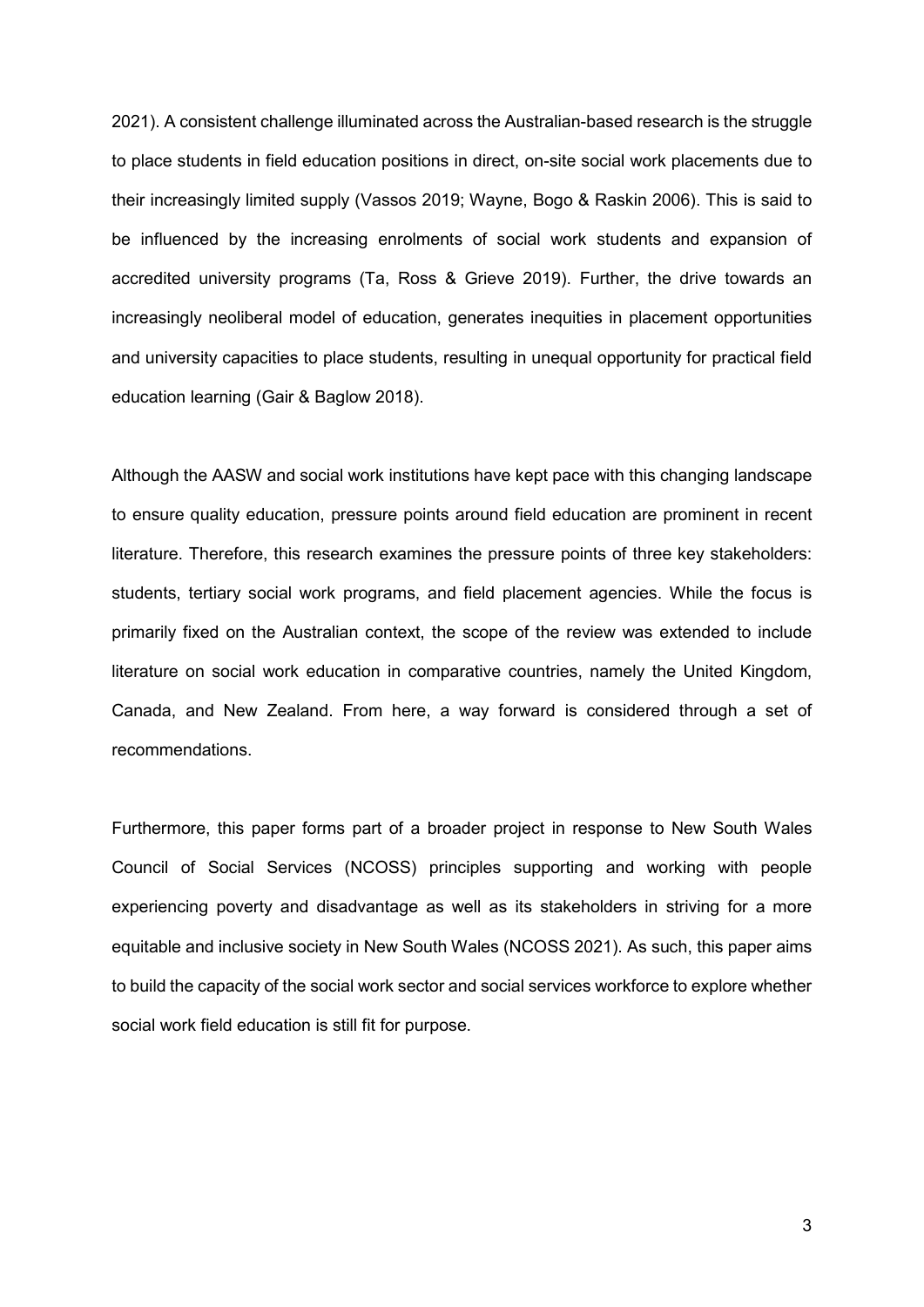### <span id="page-5-0"></span>**3. Methodology**

A rapid review of the literature was conducted to guide the research approach for this project and examine the key concepts in relation to the primary research question. This method allows for a synthesis of knowledge and information in which components of the systematic review process are simplified or omitted to produce information in a short period of time (Khangura et al. 2012).

Five major electronic databases applicable to our project were employed in September 2021 to identify relevant studies. Inclusion and exclusion lists were created and used for consistency of results across various database platforms. This was established by identifying three key concepts through the combination of keywords and synonyms in the search; other limitations were also applied to narrow the search (See Table 1).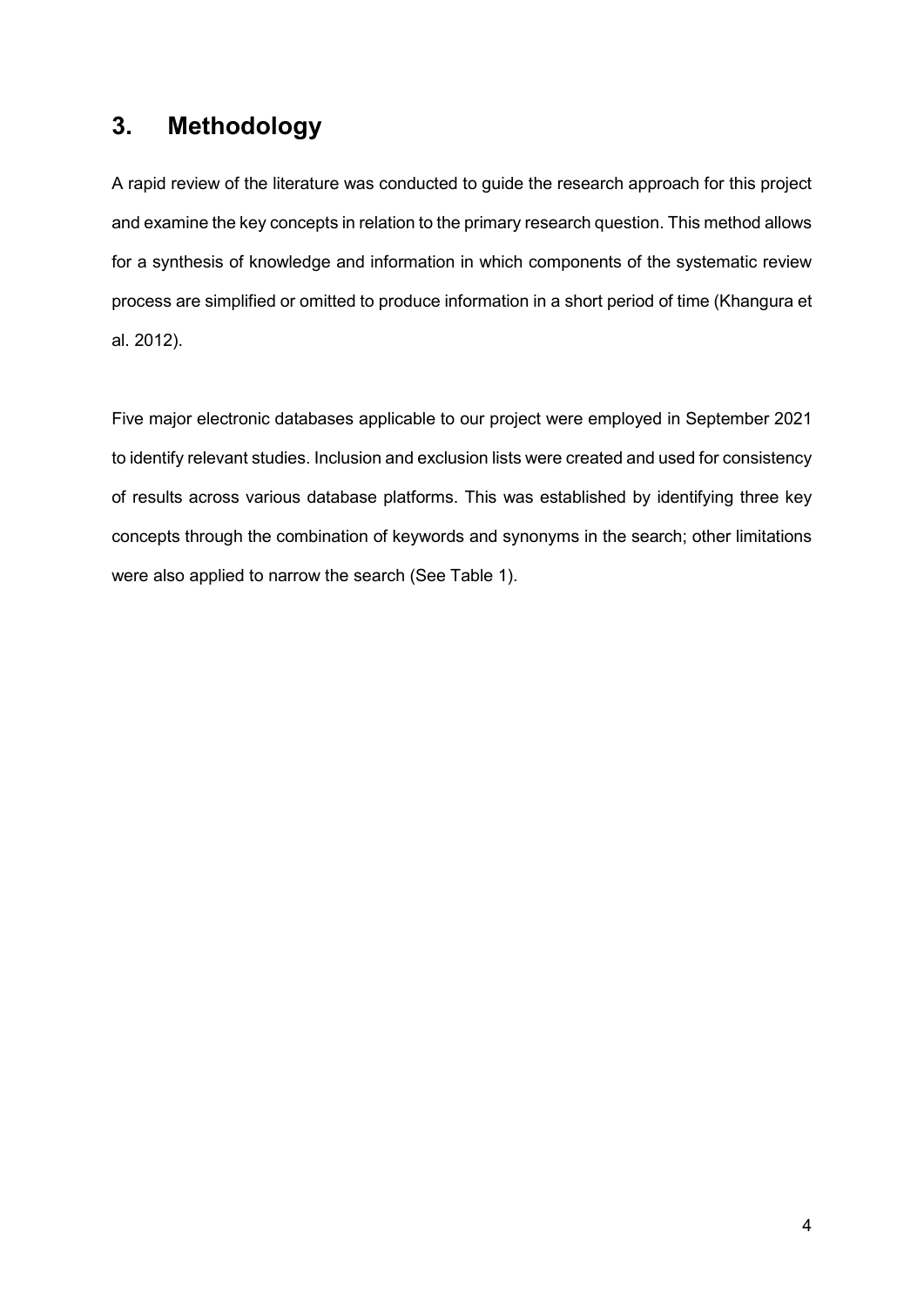| <b>Inclusion Criteria</b> | Published 2005-2021<br>$\bullet$                                   |  |  |  |
|---------------------------|--------------------------------------------------------------------|--|--|--|
|                           | Peer reviewed<br>$\bullet$                                         |  |  |  |
|                           | English language                                                   |  |  |  |
|                           | Focus on field education and/or social work placement<br>$\bullet$ |  |  |  |
|                           | Focus on the social work industry                                  |  |  |  |
|                           | Focus on social work students                                      |  |  |  |
|                           | Focus on University<br>$\bullet$                                   |  |  |  |
|                           | Focus on Australia, Canada, UK, and New Zealand<br>$\bullet$       |  |  |  |
| <b>Exclusion Criteria</b> | All other countries                                                |  |  |  |
|                           | Non-English language                                               |  |  |  |
|                           | Non-peer reviewed                                                  |  |  |  |
| Database searched         | <b>OVID: Educational Resources Information Center (ERIC)</b>       |  |  |  |
|                           | Informit Online: FAMILY (Australian Family & Society Abstracts);   |  |  |  |
|                           | A+ Education; AEI                                                  |  |  |  |
|                           | Google Scholar                                                     |  |  |  |
| <b>Search Terms</b>       | Social work; social care; human service; social welfare            |  |  |  |
|                           | Field education; field placement; placement; student placement;    |  |  |  |
|                           | practice learning; work integrated learning                        |  |  |  |
|                           | Degree program; bachelor; master; university degree; tertiary      |  |  |  |
|                           | education                                                          |  |  |  |
|                           |                                                                    |  |  |  |

**Table 1:** Inclusions and Exclusions; Search Sites, and Term

The following research sub-questions were used to narrow down the data sources:

• How do current social work field education requirements impact students, tertiary programs, and agencies?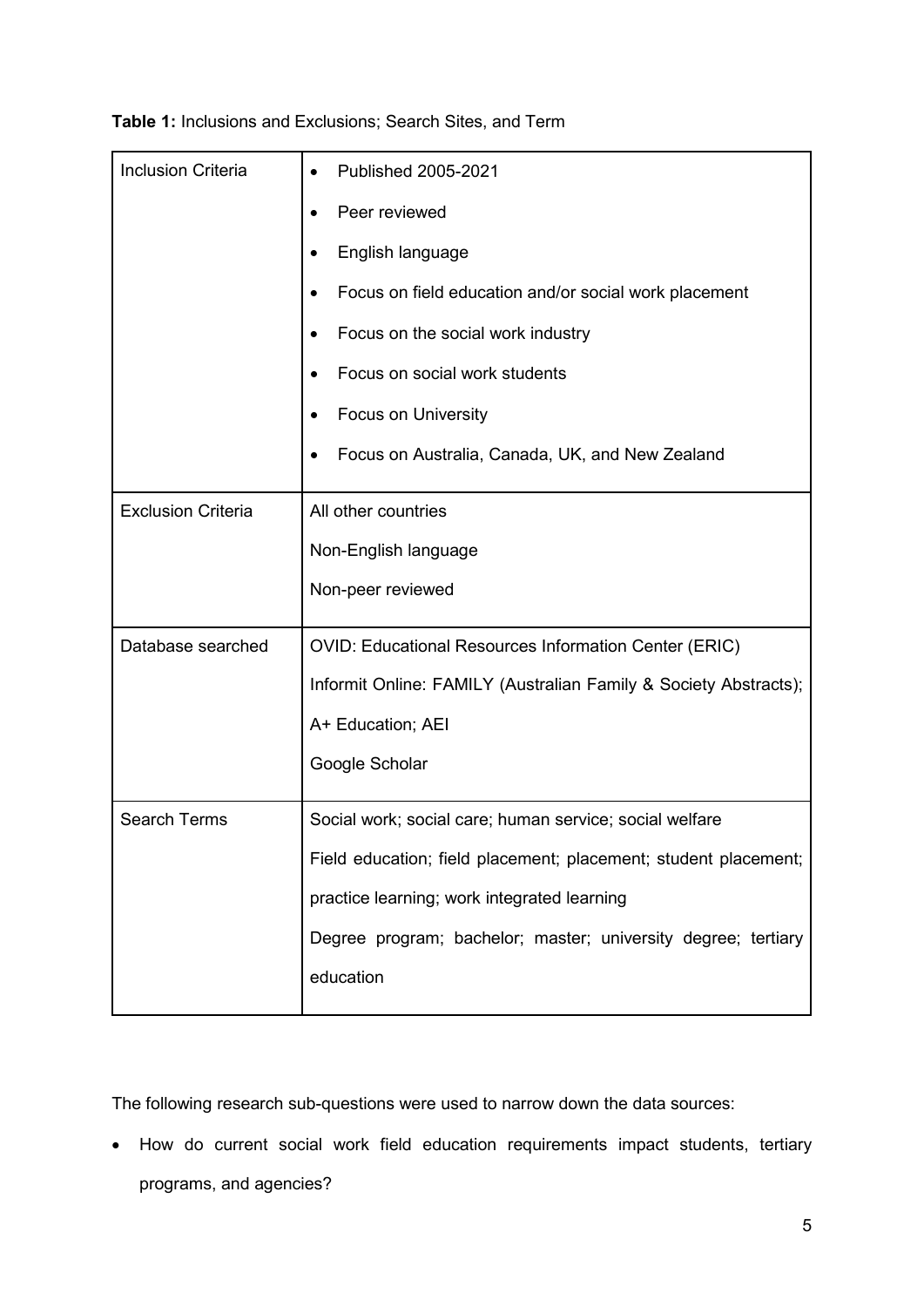- What can be learnt from comparative countries (UK, Canada, and New Zealand) on the similarities and differences in social work field education?
- What is the way forward for social work in particular field education and could it be done differently?

### <span id="page-7-0"></span>**4.1. The Search Results**

The database searches yielded a total of 200 documents of potential literature articles. However, a review of titles and abstracts narrowed these results down to 76 studies that were specifically relevant to our key concepts and research questions. The results were then examined and reviewed (full text), and 27 studies satisfied all aspects of the inclusionexclusion criteria, key concepts, and research questions. A further 22 sources were included from both resources provided by NCOSS and self-identified grey literature. Thereafter, a total of 49 studies formed the basis of the findings for this project (See Appendix A).

### <span id="page-7-1"></span>**4.2. Limitations**

There are a few limitations to this review. Firstly, only five electronic database platforms were utilised; for a more expansive search, other relevant databases could have been included. Secondly, the search results were year but not country-specific and the process of eliminating countries was completed manually. The inclusions of country specificity could have yielded further information relevant to the research question. It is also important to consider that the search terms used on the database may not have captured all relevant studies, and thus, selfidentified searches and grey literature helped enhance findings. In addition, as students we could only access databases permitted through the University, impacting the availability of information for this review.

A gap in the literature was identified, in that no articles were found to include the perspective of service users. Further research should incorporate the voices of service users to understand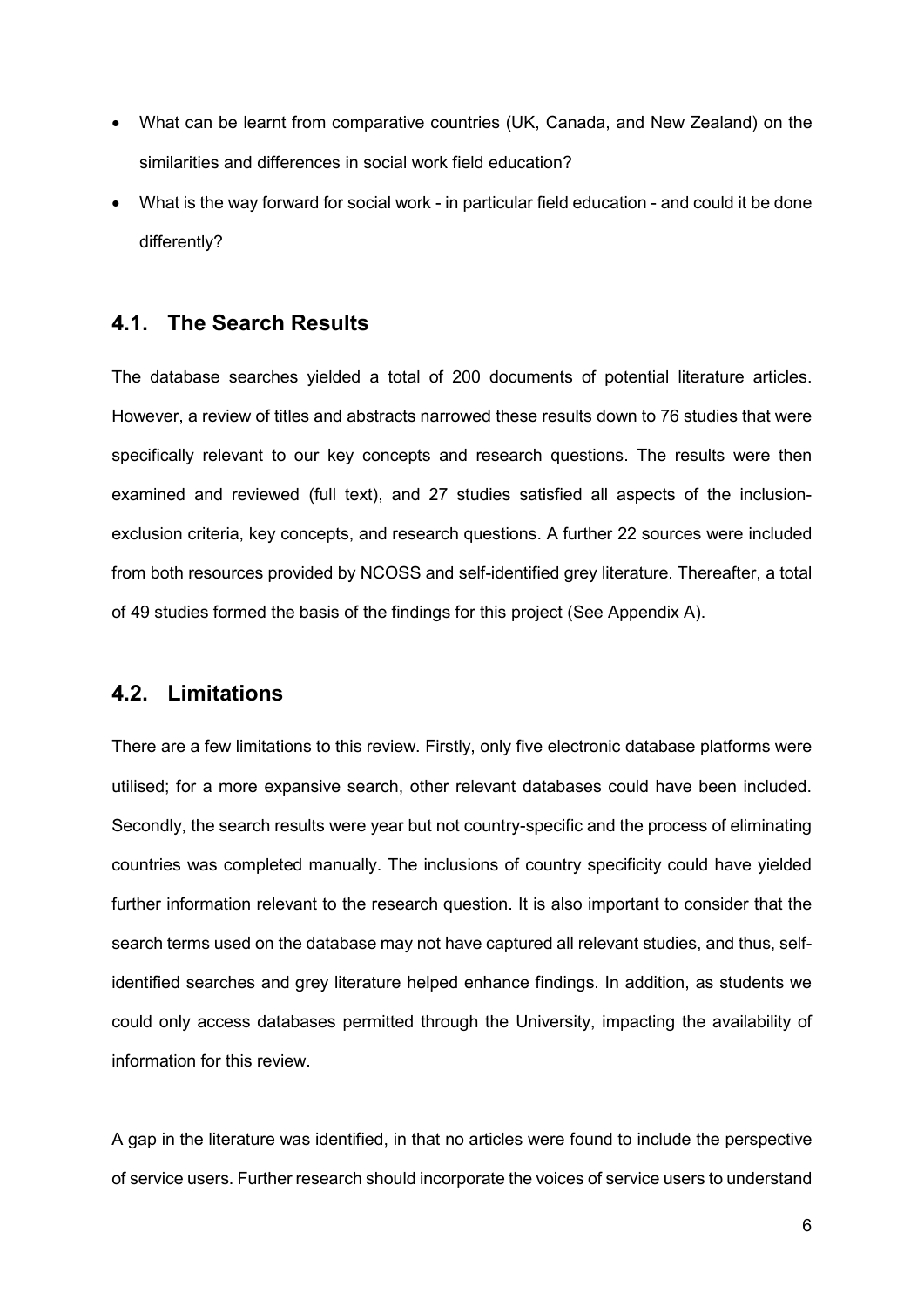the possible impacts of social work placements on students and agencies. Another potential limitation is the lack of findings around field education during COVID-19. The pandemic has disrupted field education significantly, with lockdowns and other protective measures preventing face-to-face opportunities, and leading to the closure of many services. Conversely, it has presented opportunities such as blended work models and increased Telehealth options. Though the first wave of e-placements has occurred since the onset of the pandemic, there is little research and understanding of the short- and long-term impacts as well as further implications.

### <span id="page-8-0"></span>**4. Findings**

A thematic analysis, in line with NCOSS's program objectives, was employed to investigate patterns that consistently emerged in the literature. The findings highlight the need to explore financial implications, the unique and specific needs of varying student demographics, underresourcing of tertiary social work programs and field education agencies. Lastly, social work field education in the UK, Canada, and Aotearoa New Zealand are comparatively examined as nations that most closely mirror the societal and historical context of Australia.

### <span id="page-8-1"></span>**4.1. Students**

#### <span id="page-8-2"></span>**A. Financial Impacts**

There is a growing proportion of students continuing paid employment alongside studying responsibilities due to increased financial pressures, including the rising cost of living and the lack of support and/or eligibility for government assistance such as AusStudy or YouthAllowance (Gair & Baglow 2018). Field placement, as mentioned, is considered a vital and highly valued component to social work education, providing links between theoretical classroom learning and real-work practice, and at times functioning as a pre-employment trial. Regardless, the literature highlights that many students "found it difficult to make ends meet",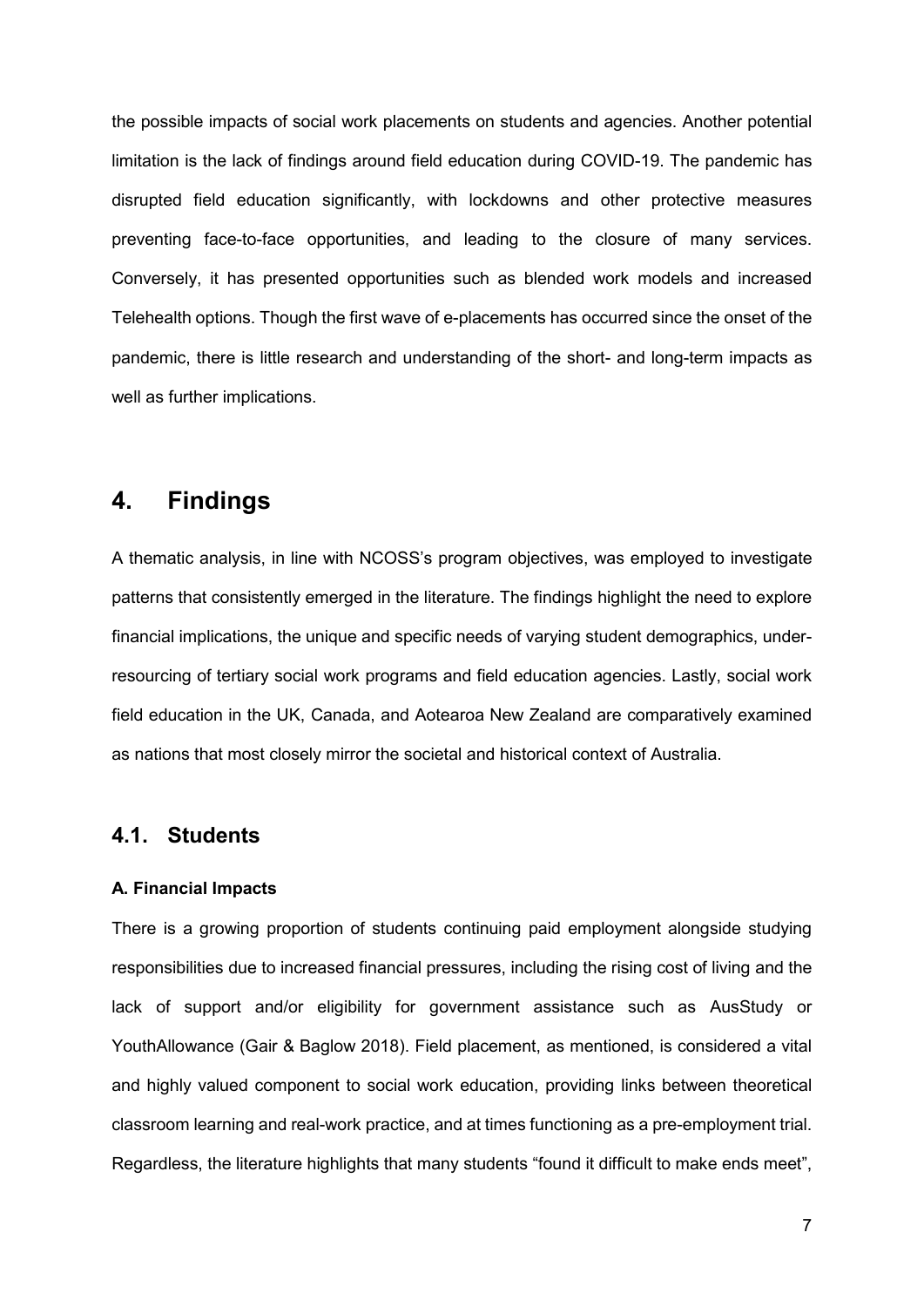and describe their situation as living in poverty (Gair & Baglow 2018, p. 3). Hemy et al. (2016) emphasise that the substantial commitment of time and energy of student placements becomes a juggling act for students who need to balance learning with multiple responsibilities. This is where stress, anxiety, and impacts on mental health and well-being start to take place for students, especially those who experience financial hardship (Hemy et al. 2016). Simultaneously balancing these various responsibilities can lead to compromised quality of learning output and experience. Students find themselves opting for field placements that are practical rather than those that provide optimal learning experiences; prioritising paid work over placement; deferring degrees; facing non-completion; and occasionally complete withdrawal from social work education altogether (Gair & Baglow 2018; Hodge et al. 2021; Johnstone et al. 2016).

Hemy et al. (2016) further illuminates that students rely on their own personal and social networks for financial support when experiencing difficulty during social work field placements. Students tend to avoid seeking support from official channels, including supervisors, field educators and/or their universities (Hemy et al. 2016). This indicates that those supporting students on field education may not be aware of the nuanced financial difficulties, impacts and pressures experienced on a daily basis by students doing placement.

#### <span id="page-9-0"></span>**B. Unpacking the Diversity of Students**

Students these days are diverse; they are no longer the traditional school-leavers. As such, the profile and demographic of students entering university must be considered (Hodge et al. 2021; Johnstone et al. 2016; Gair & Baglow 2018). There has been an increase in workingclass, first-generation university students, First Nations peoples, international students, LGBTQI+ peoples, mature-aged students, and those with multiple family responsibilities completing social work degrees in Australia (Gair & Baglow 2018).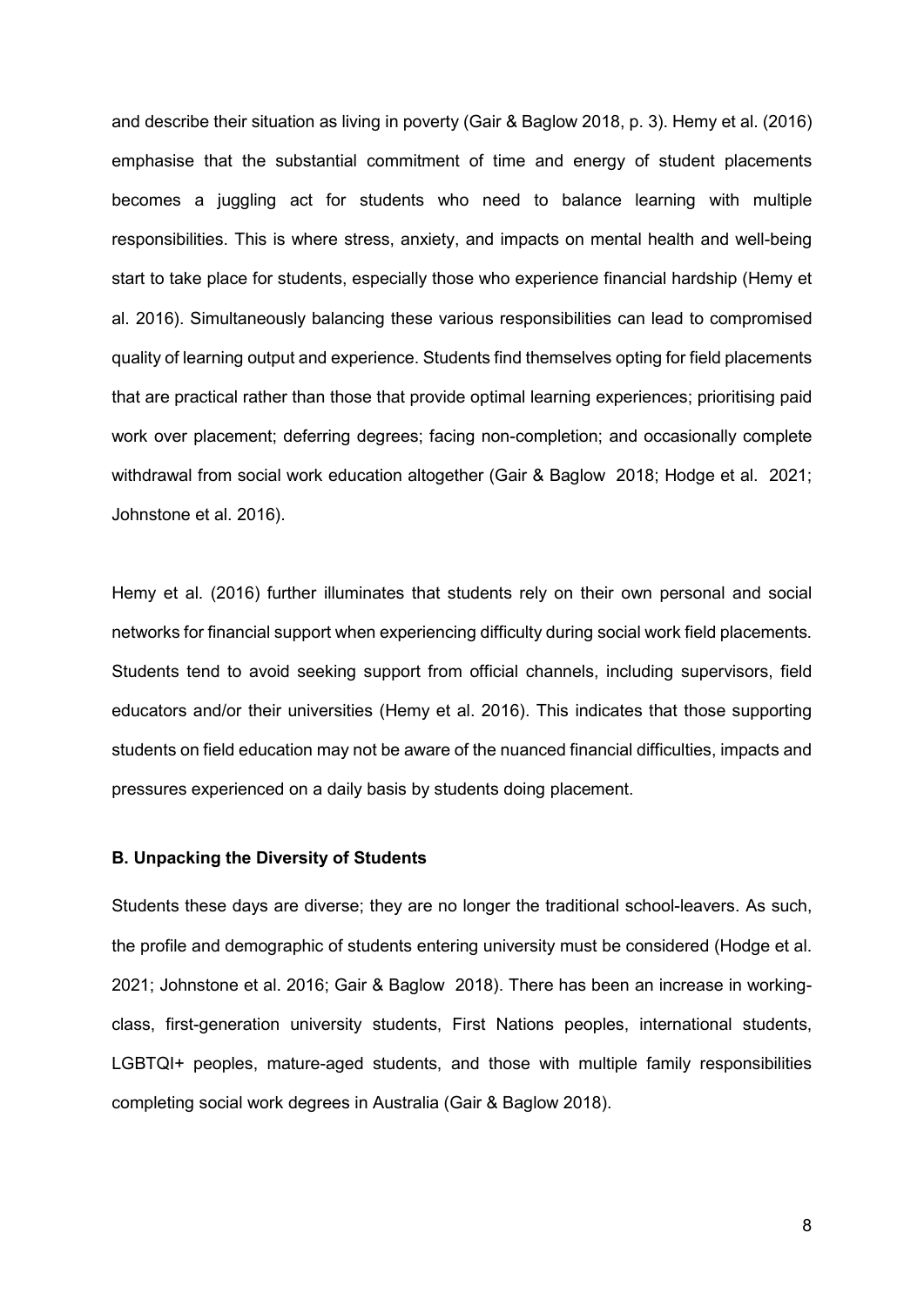It is suggested that although contemporary social work practice aims to treat all people with respect and amplify marginalised voices, certain cohorts still face great adversity within their experiences of field education (Baglow & Gair 2019; deBies et al. 2021; Gair et al. 2015). Field education officers routinely use the phrase "everything's a learning experience" (deBies et al. 2021). While the intention behind this is to encourage students to view all placements as having value, it can, unfortunately, result in student voices being silenced. The phrase can also result in some students' legitimate concerns being denied (deBies et al. 2021). For example, the literature highlights that there is a disconnect between the purported value of diversity within organisations/agencies and the experience of diverse students on placement in practice (deBies et al. 2021). Common themes include lack of understanding, lack of support, and homogenisation (Baglow & Gair 2019; deBies et al. 2021; Gair et al. 2015). These deficits lead to the shared sentiment amongst many diverse students that field education causes more harm than benefit (deBies et al. 2021).

Furthermore, it is crucial to note that there were no articles that exclusively discussed LGBTQI+ students, or students with disabilities; and if they were discussed they were amalgamated with other groups, ultimately homogenising the concept of diversity. While little literature existed for some of these diverse groups, thematic crossover did emerge, particularly in relation to isolation and insufficient support for these students (Baglow & Gair 2019; deBies et al. 2021; Gair et al. 2015).

#### <span id="page-10-0"></span>**C. The Intersections of Gender & Mature Aged Students**

Social work is a gendered profession, with 87% of social work students identifying as female, many of whom are also mature aged (Gair & Baglow 2018 p. 94). Gair and Baglow (2018) noted that mature-aged students (25 and over) made up to 39% of social work students in higher education. In addition, mature-aged female students were more likely to be parents compared to other cohorts (Baglow & Gair 2015). This was evident for women over the age of 34. Parenting responsibility was disproportionately apparent and identified as a barrier to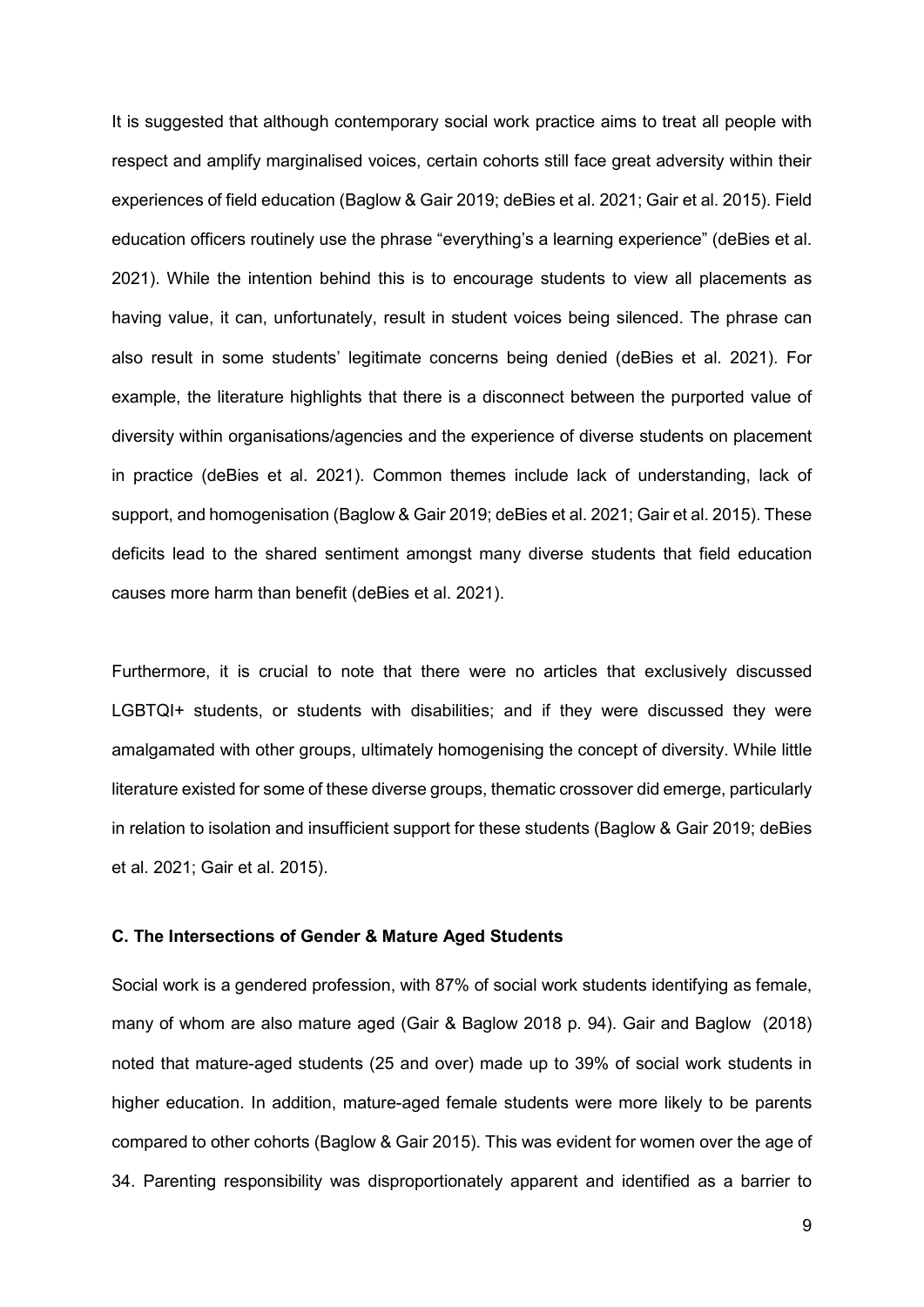completing field education. Thus, field placement has been described by some of these students as "a crisis point" in all areas of their lives where "paid work and study commitments collided" (Baglow & Gair 2019). Further difficulties and key concerns for mature aged, female students include the rate and availability of AusStudy, due to the prohibitive spousal income consideration. However, Baglow and Gair (2019) argue that universities have not changed to bring their policies in line to reflect the changes in student demographics. It is important to consider that this cohort brings to their studies a wider range of lived experiences useful to the social work field. Still, they are completing field education requirements whilst juggling multiple and often competing work/study/caregiving responsibilities.

#### <span id="page-11-0"></span>**D. Aboriginal and Torres Strait Islander Students**

Gair, Miles & Thomson (2005), Gair et al. (2015), and Harms et al. (2011) all demonstrate significant challenges for Indigenous students. Gair et al. (2015) find that Indigenous students experience the same amount of racism on placement as they do in everyday life. In a profession that claims to have respect for all persons and seeks to redress historic and continued harms against First Nations people, this is extremely concerning. Discussion of decolonising social work and addressing 'whiteness' is apparent in the literature. This includes the need for non-Indigenous practitioners to acknowledge that they are not experts in Indigenous issues and embrace a position of learning, from students and clients alike (Gair et at. 2015; Harms et al. 2011). This positionality is not unique to field education; it applies to all practice with First Nations peoples. Without specific field education, social work students will graduate without adequate readiness to work with Indigenous communities. Harms et al. (2011) note that Aboriginal and Torres Strait Islander participants felt that both classroom and text book education was insufficient. While Indigenous people may be considered experts in their own culture, they should not be expected to be cultural experts within their placement organisation. This has occurred when students have been relied upon for 'emotional work' or 'cultural work' (de Bie et al. 2021). Evidence suggests students are often 'matched' to clients or organisations that serve people of the same ethnicity or social location (de Bie et al. 2021;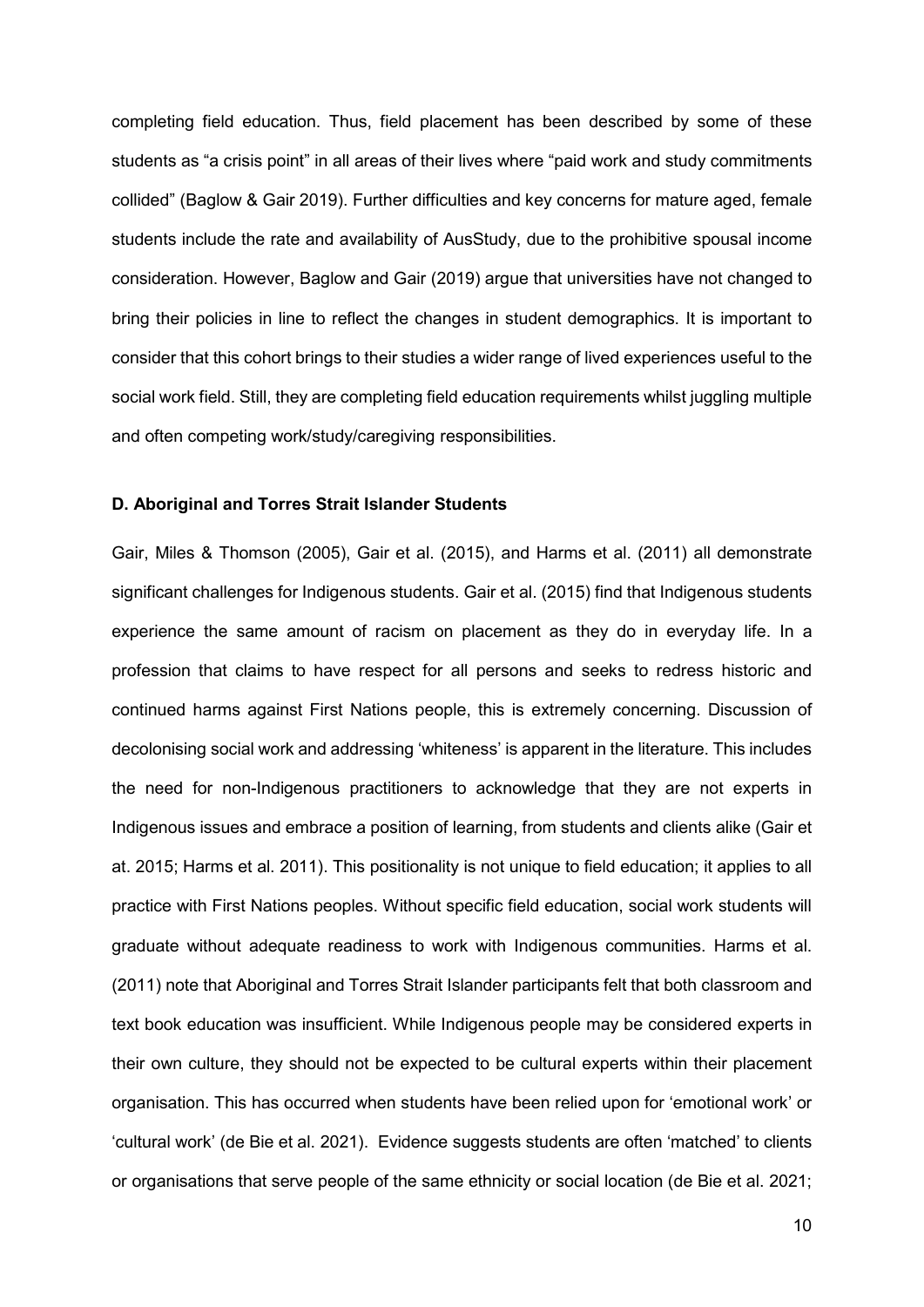Gair et al. 2015). This experience was noted by both Aboriginal and other non-Aboriginal students from diverse backgrounds.

#### <span id="page-12-0"></span>**E. International Student Placement Experiences in Australia**

The increasing number of international students enrolling in qualifying programs provides another development in social work education that needs to be addressed (Goel, Leane & Muncey 2018). There are differences in the experiences of international students when compared to domestic students, particularly where field education poses more challenges than those posed by the academic components of Australian social work degrees (Diamandi, Hudson & Zuchowski 2018; Harris et al. 2017; Koeck & Ottmann 2018). International student exchange is a strategy to engage with the internationalisation agenda (Harris et al. 2017), yet there has been little research into the experiences of international students on placement in Australia (Koeck & Ottmann 2018). Albeit within a small study, Koeck and Ottmann (2018) identify the main challenges as being: language proficiency, cultural difference, social connectedness, discrimination, and Australian workplace culture.

#### <span id="page-12-1"></span>**F. Safety for Students on Field Placement**

General safety concerns are also flagged. The domains of safety highlighted in the literature include cultural, psychological, and physical safety (deBies et al. 2021; Gair et al. 2015; Gair & Thomas 2008). For example, Gair and Thomas (2008) found that 20% of social work students experienced bullying and harassment while on placement, and 18.5% felt unsafe in their placement organisations. Students also reported feeling intimidated by the power imbalance between themselves and supervisors. The supervisory relationship was highlighted as a key concern throughout the literature (deBies et al. 2021; Diamandi, Hudson & Zuchowski 2018; Gair et al. 2015). These findings raise concerns that field education settings and supervisory relationships do not uphold the profession's code of ethics, specifically pertaining to the ethical principles of respect of persons, social justice, and professional integrity (AASW 2020).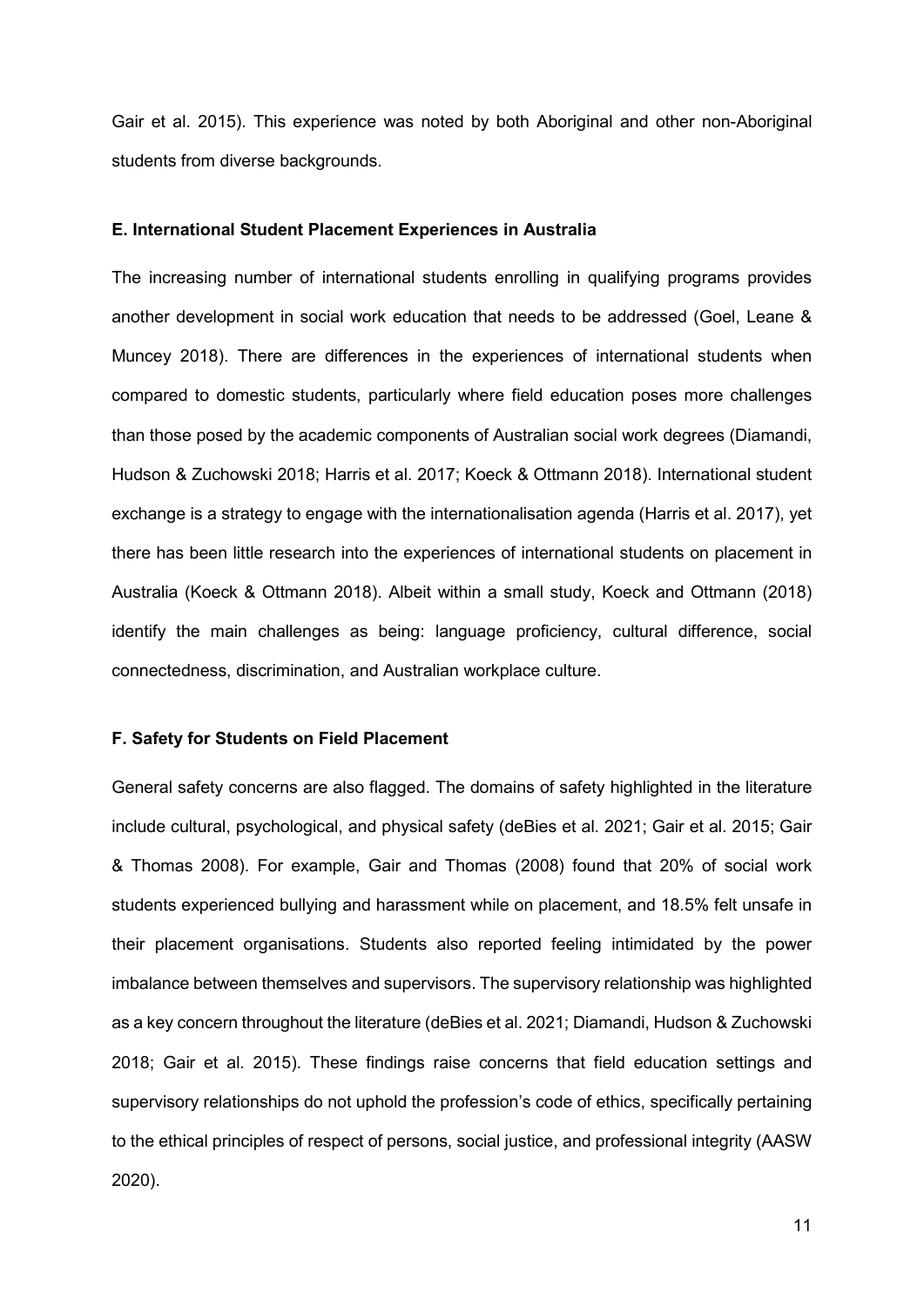### <span id="page-13-0"></span>**4.2. Tertiary Social Work Programs**

Domestic and international literature commonly note the increasing pressure on universities to find suitable field education placements for social work students (Cleak & Zuchowski 2019; Hay et al. 2019; Zuchowski et al. 2019). Responding to the growing pressure from the combined interests of government and the private sector, universities have struggled to balance the critical learning needs of students and accreditation requirements set by the AASW. This is of unique concern in light of the increasingly privatised and economically driven human services sector (Craik 2019; Egan et al. 2018; Vassos 2019). In Victoria, the Department of Health has now implemented a scheme requiring public health agencies to charge universities for student placements in allied health roles, including social work (Hill et al. 2019). User-pay schemes in placements echo wider changes in the education sector, where fee-paying students are now treated as education consumers, driving competition between universities who are seeking to maximise enrolment (Cleak & Zuchowski 2019). University staff in the National Survey of Australian Social Work Field Education programs echoed the issues of a user-pay system, flagging that well-resourced universities are able to 'lock out' competing universities and their students (Zuchowski et al. 2019).

The number of institutions offering undergraduate and graduate social work degrees has increased over the last two decades. Since 2000 the number of AASW accredited programs in NSW has risen from thirteen to thirty (a 131% increase), with the number of institutions increasing from five to eleven (AASW n.d.). These trends follow on the national scale, where programs have increased from thirty-three to ninety-one over the same period (a 176% increase) (AASW n.d.; Cleak & Zuchowski 2019). Student numbers have also been inflated by the increase in international enrolments, fuelled by visa changes with social work being listed on the skilled migrant list as of November 2020 as well as the economic pressure for universities to attract full fee-paying students (Department of Home Affairs 2021; Ta, Ross &

12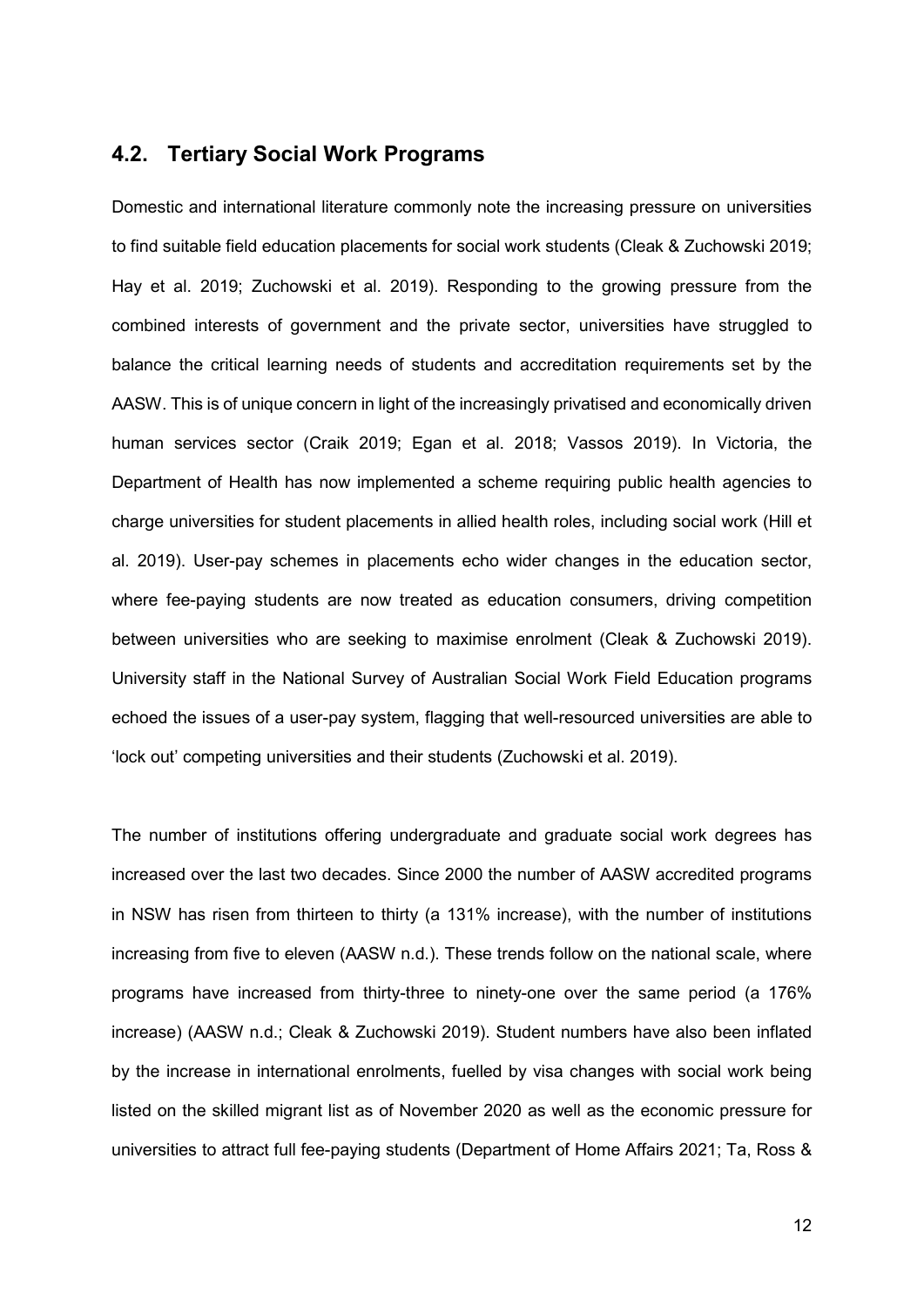Grieve 2019). University staff also note that they are constrained by placement agencies, who themselves are faced with growing managerial and fiscal pressures (Cleak & Zuchowski 2019). While other avenues are being explored by some universities, staff members are voicing concerns about the decrease in the quality of supervision, as industry partners become less available to provide adequate on-site supervision (Cleak & Zuchowski 2019). The consequences of this increasing trend towards a neoliberal service delivery model within human services include reduced capacity for social workers in placement agencies to provide one-to-one supervision, the preferred standard set by the AASW (Vassos 2019).

### <span id="page-14-0"></span>**4.3. Field Placement Agencies**

Overall, the literature provided more perspectives from students and universities than perspectives from placement agencies. However, some academics have focused specifically on field placement agencies, particularly regarding rural areas and international students.

In response to the demand for social work placements in rural, regional, and remote Australia, universities often place students in agencies where no social worker is employed, prompting the need to recruit an off-site social work supervisor to support the student on placement (Jones-Mutton et al. 2015). Mason et al. (2012) mentions that constructing better networks for supervisors is important in rural areas where professional isolation is often a feature of social welfare work. Open and distance learning opportunities, online support and video links into professional development activities provide ways for rural and remote supervisors to connect with others. Jones-Mutton et al. (2015) emphasise that off-site supervision arrangements can achieve similar positive learning outcomes to on-site settings when good contracting, communication, and management are taken into account, introducing the value of social work practice to an organisation.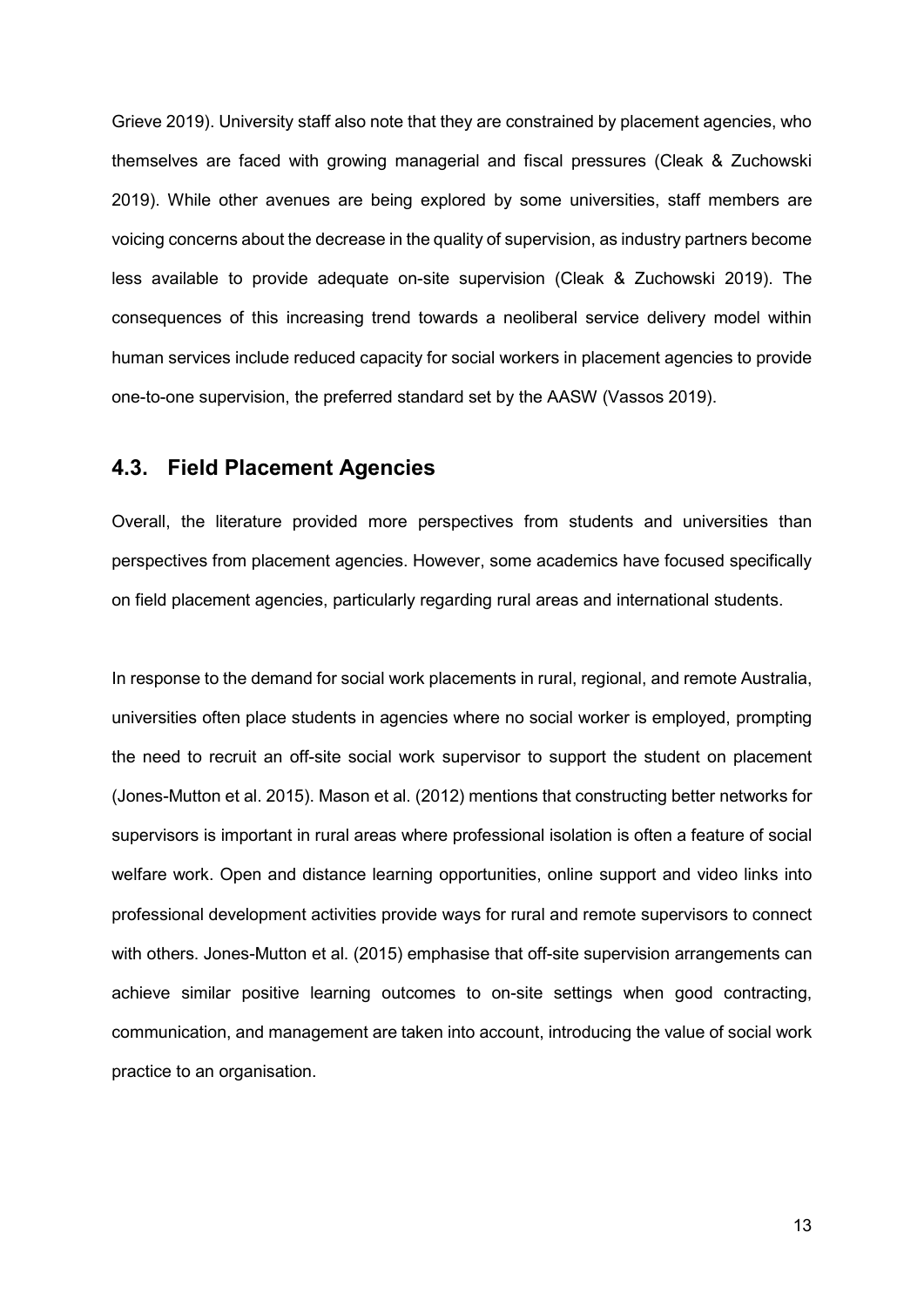Research conducted by Ta, Ross & Grieve (2019) shows that placement educators are greatly concerned by the perception that supervising international students requires extra time and effort due to communication and cultural challenges. Even though placement educators are supportive of accepting international students, they call for universities to promote readiness in international students before placement begins (Ta, Ross & Grieve 2019). If placement educators are not provided with the resources to support them to overcome the challenges of their work, biases against international students may develop.

### <span id="page-15-0"></span>**4.4. Social Work in Comparative Nations**

Each comparative nation has differing degrees of field education requirements issued by accrediting bodies. There are variations in total hours required and the number of placements needed for completion (see Appendix B).

The Australian social work model could benefit from considering aspects of field education from other countries. For example, though social work education in New Zealand was largely developed as a Western colonial practice, it differs from Australia in that the nation's foundational treaty (Te Tiriti o Waitangi) shaped many aspects of social work education, and provides key principles of partnership, protection, and participation (Beddoe et al. 2018). Unlike Australia, which does not have a treaty in place with its First Nations communities, New Zealand offers courses immersed and grounded in a Maori worldview alongside those more centred on a traditional Western social work degree (Beddoe et al. 2018, p. 309). Although diversity is a defining issue for many students, incorporating a non-Western world view in social work practice and field education in Australia is not yet realised.

A key difference emerging in the UK, specifically England, is that of fast-track programs such as 'Step Up', 'Frontline' and 'Think Ahead'. These were developed to meet the high demands of social workers needed in statutory settings (Laging & Zganec 2021). These two-year

14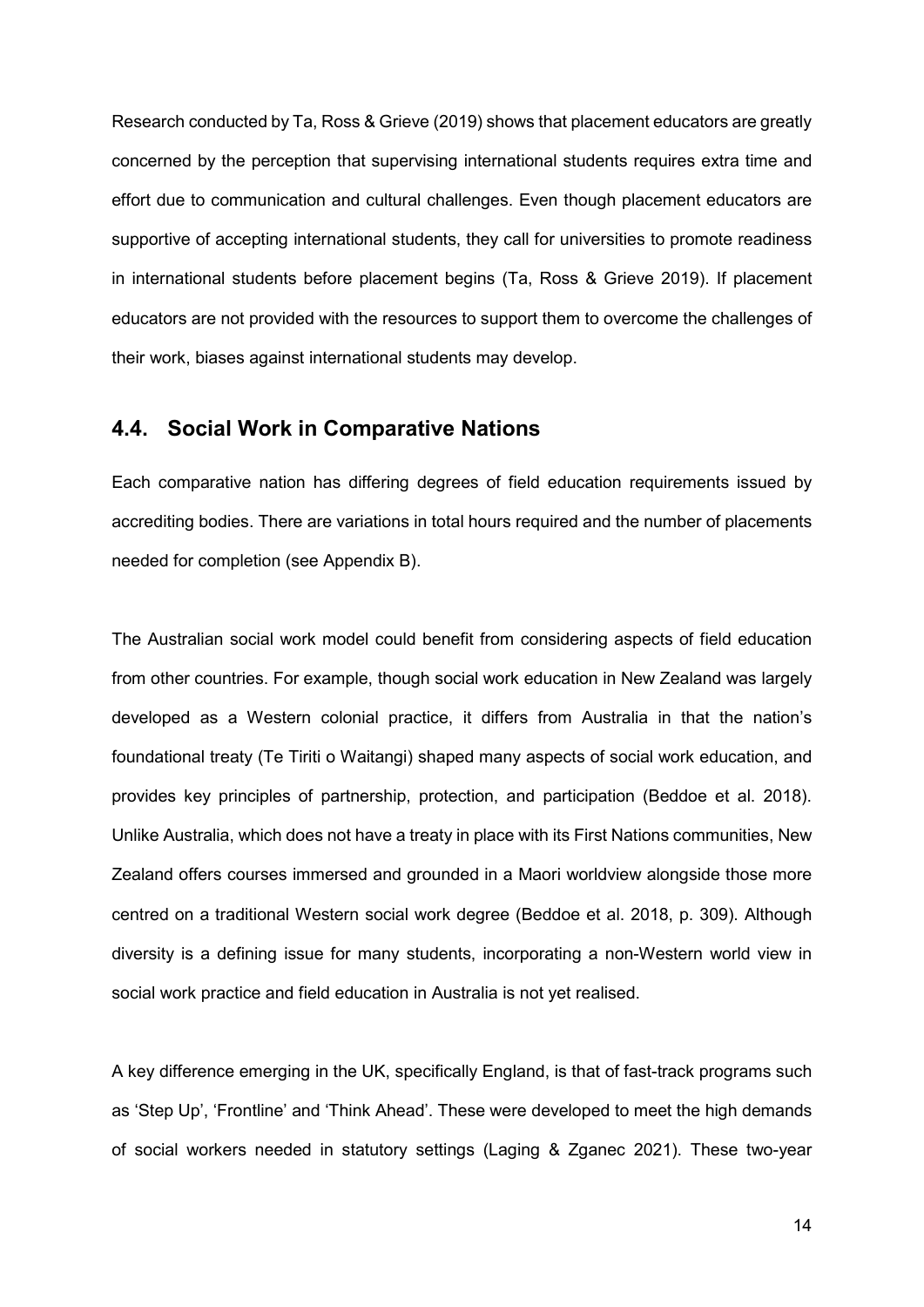postgraduate courses provide students with a bursary during their studies and guarantee employment in government roles upon completion (Laging & Zganec 2021; MacAlister 2017). Frontline has even integrated a sustainable 21st century social work education model (MacAlister 2017). As the financial impacts of placement have been heavily discussed in this paper, there is value in considering this model for Australian students. This would open possibilities for reform and the redesign of the social work system (MacAlister 2017).

Canada faces some of the same issues as Australia, such as maintaining quality field settings and supervision to provide the required placement experiences. Students in Canada are also facing ongoing financial strains through giving up a portion of their income to support their education and field placement (Wayne et al. 2006, p. 164). As a result, there have been some iconic student-led protests – most notably in Quebec. In 2012 students protested for a total of six months, criticising the spike in higher education fees across the board (International Socialist 2019). In 2018, strikes resurfaced with thousands of students protesting unpaid internships, specifically in health/allied health fields. In particular, the McGill's School of Social Work demanded support from the government for the 800-hour unpaid field placement requirement and argued that social work is a gender-marginalised field (Almahdi 2018; Bryan-Baynes 2018). Although this kind of collective mobilisation and activism from social work students in Australia has not occurred, it may be possible considering the stark parallels in social work field education models.

### <span id="page-16-0"></span>**5. Recommendations**

The following recommendations are based on findings from the literature review; these have been curated to align with NCOSS' ongoing work to build the capacity of the social sector workforce.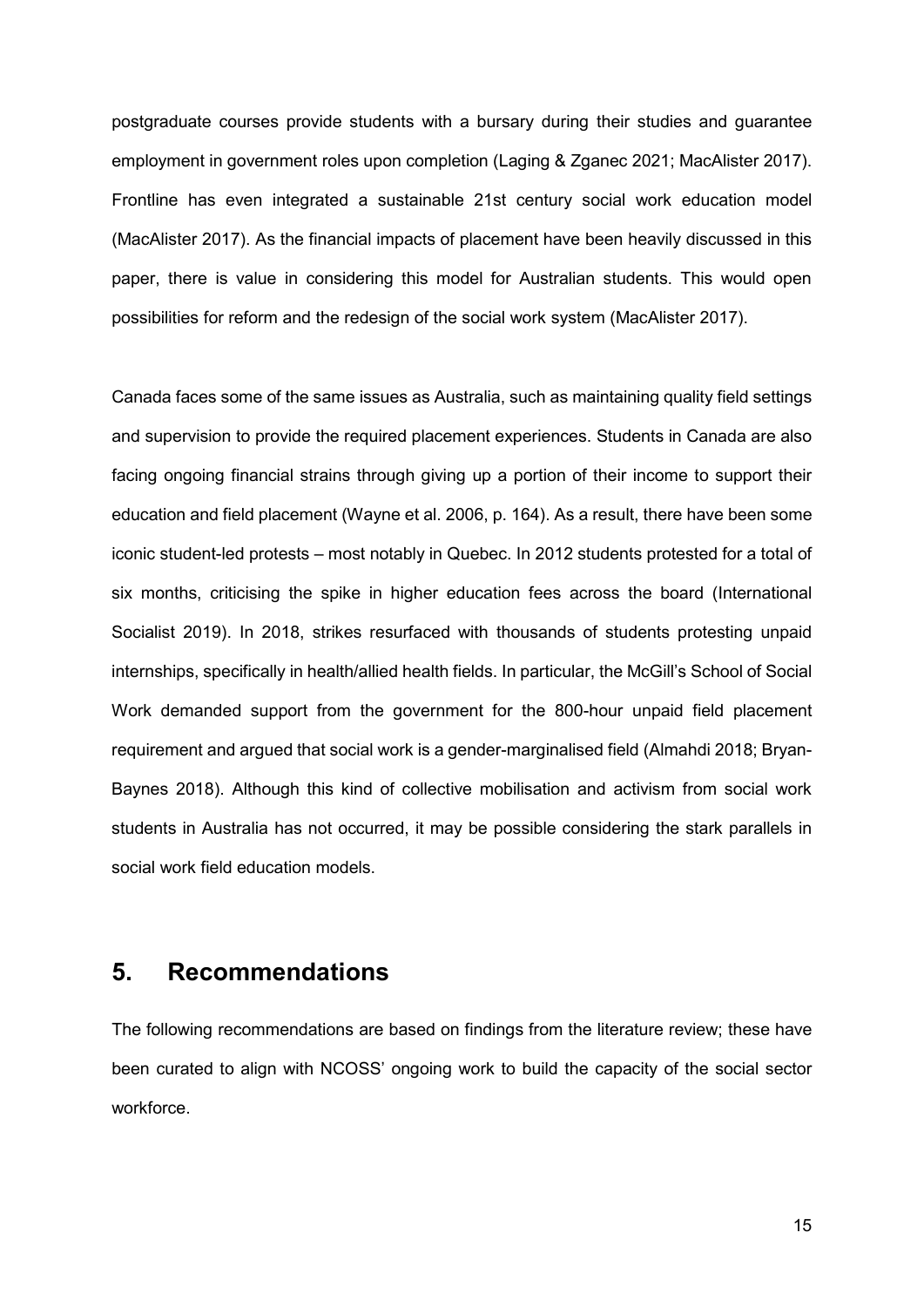*Recommendation 1: Ensuring financial support is available for all students, expanding eligibility criteria and incorporating an additional supplement for field education students*

We recommend that NCOSS advocate on behalf of students and universities to establish a placement supplement available to students who are undertaking placement, recognising the limited opportunity they have to engage in paid work during placements. Current financial support under Austudy and Youth Allowance fails to meet the basic needs of students, with field education limiting ability to supplement these welfare payments with other income, placing students at increased risk of living below the poverty line (Australian Council of Social Services 2019). There is a need to increase the availability and opportunity for a more diverse range of scholarships; merit alone must not be the sole scholarship criteria. Consequently, we also call on universities to explore and expand philanthropic opportunities for student scholarships.

## *Recommendation 2: Increased collaboration between key stakeholders to provide comprehensive, equitable and sustainable solutions*

While there are existing collaboration bodies at national and state levels, there needs to be greater integration of other institutions and agencies in field education planning and collaboration. Existing networks of collaboration need to broaden their scope to encompass the wider Human Services industry, bringing more groups together and providing more diverse and interdisciplinary field education settings (Bogo 2015; Preston, George & Silver 2014; Vassos 2019; Zuchowski et al. 2019). The establishment of a collaborative enterprise should include a committee with representation from university, agency, and student collectives. This collaborative approach will not only benefit the shared understanding of key stakeholders but could facilitate a whole-of-system collaboration that can work to address field education pressures collectively.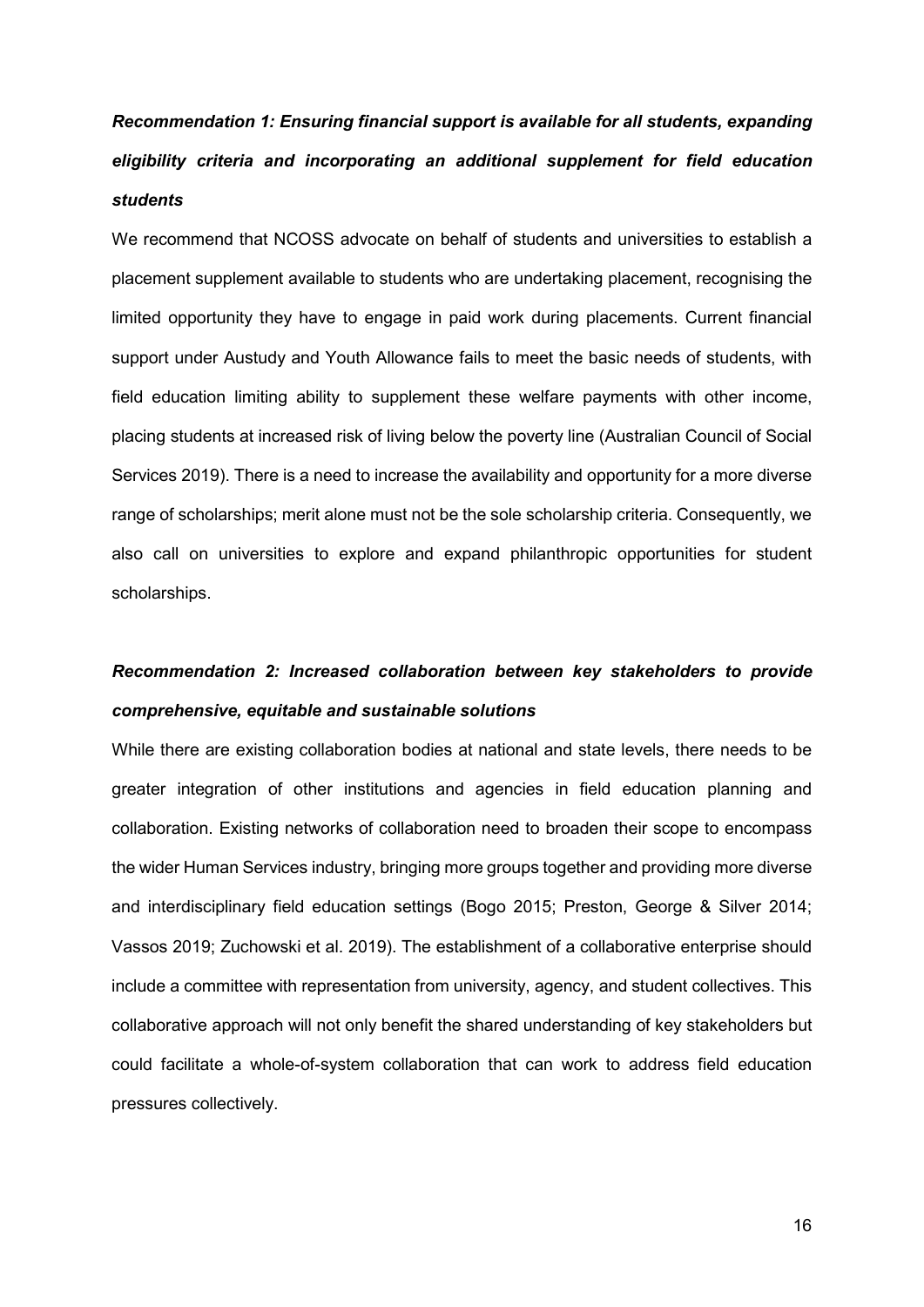## *Recommendation 3: Review and revise the current curriculum, length, and requirements of placement*

Reducing the study load during placement as well as reducing the number of placement hours came through as a strong recommendation (Gair & Baglow 2018; Hodge et al. 2021; Johnstone et al. 2016). Given that the literature was not able to explain the rationale for the mandatory 1000 hours of field education necessary for accredidation, AASW accreditation requirements should be revised to determine how much they can be reduced whilst still providing opportunities to develop core competencies and professional development. In addition, there needs to be flexibility in placement, allowing for sick, personal, and bereavement leave; part-time models; and the potential for paid second placements. These are strategies that can work to address financial distress that students face during placement (Brough et al. 2014). We also recommend a review of field education curriculums across institutions. They should incorporate specific content due the increased enrolments of international students. For example, the University of South Australia redesigned its curriculum (Diamandi, Hudson & Zuchowski 2018) by adding targeted modules for international students to gain a better understanding of the Australian social work context. These modules focus on the welfare state, the government system, and various funding models.

## *Recommendation 4: To incentivise training requirements for placement agency supervisors to ensure student safety during field education*

A way forward could be incentivising training requirements for placement agency supervisors by reductions in yearly AASW membership costs. We suggest that this could be in the form of AASW approving Continuing Professional Development (CPD) points. Examples of training for field educators could be listed by the AASW, incorporating specific content and workshops in understanding the student experience, particularly in relation to diverse students. Skill developments could also include the introduction of Aboriginal- and Torres Strait Islanderspecific course materials, such as cultural safety and anti-racism training (de Bies et al. 2021;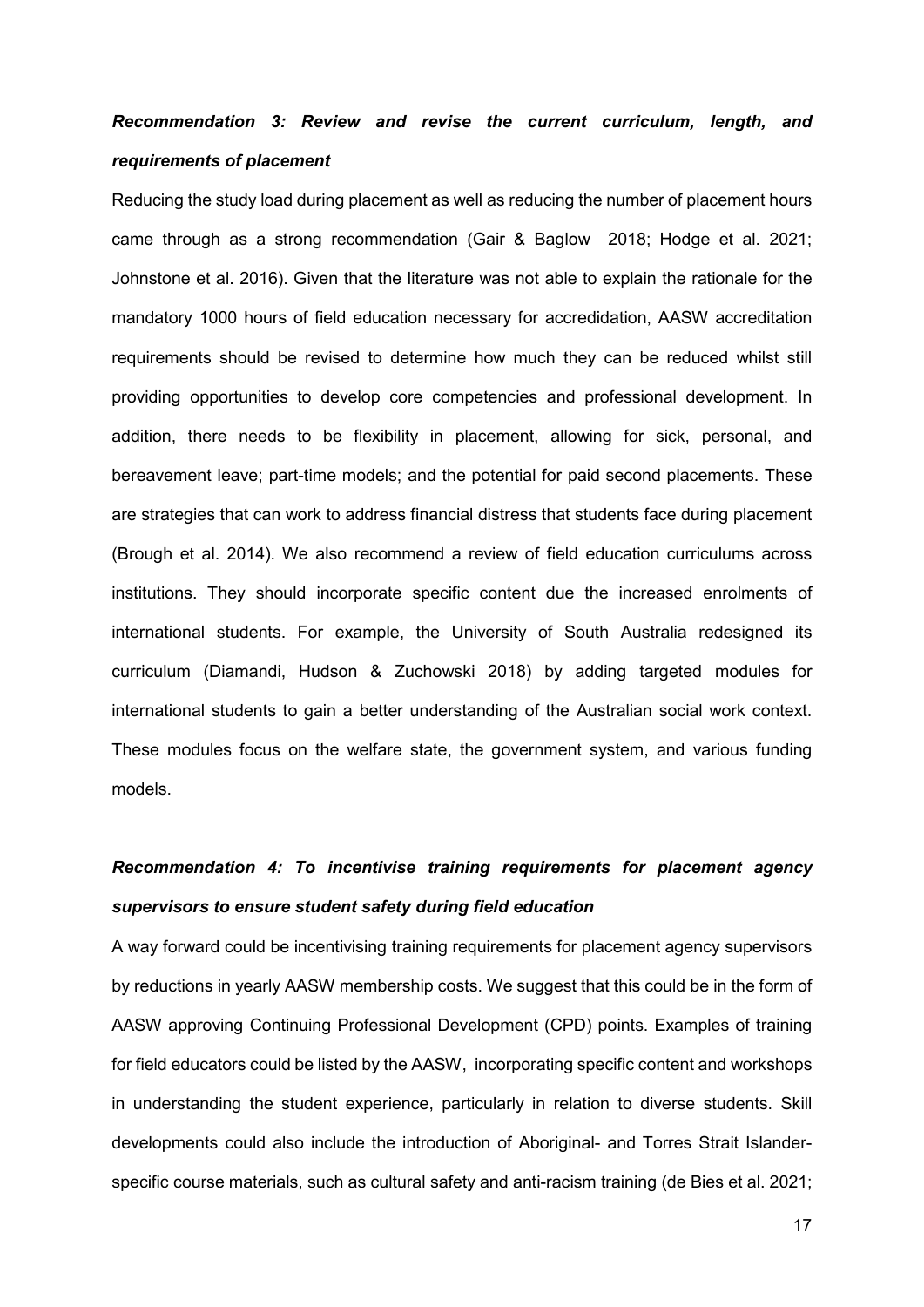Gair et al. 2015). This is critical as it will enable field educators to provide professional learning environments that are safe for all students, attuned to the unique safety requirements among diverse community groups.

## *Recommendation 5: Further research into the opportunities and challenges of field education in Australia is required*

Future research into field education should be co-designed with students, especially students who face complex issues and barriers during the current field education model. The use of codesigning principles could be extended to other key stakeholders with additional research into field education addressing the opportunities and challenges in a holistic manner. This way forward encompasses and reflects an integrated as well as collaborative approach in addressing the current field placement model for agencies, universities, and students (Preston, George & Silver 2014). Lastly, it is important to understand the changed nature of field placement during COVID-19 and the lasting impacts that can be drawn from this period (Zuchowski et al. 2021). Given that much of the impact of COVID-19 is still unknown, it will be important to research and document as well as give voice to the experiences of students, universities, and field placement agencies throughout the COVID-19 pandemic and beyond.

#### **Conclusion**

Social work field education in its current format, whilst beneficial for learning, is no longer fit for purpose. This rapid review identifies pressure points that fall across all three stakeholders: students, tertiary social work programs, and placement agencies. Although attempts to address concerns have occurred sporadically, both domestically and internationally, they have failed to bring about collaboration and cooperation between stakeholders, particularly students. Students must be recognised and treated as stakeholders within the system, and as such, they must be involved in the development of any reforms, with specific space given to students from diverse backgrounds. Further conversations around implementation of the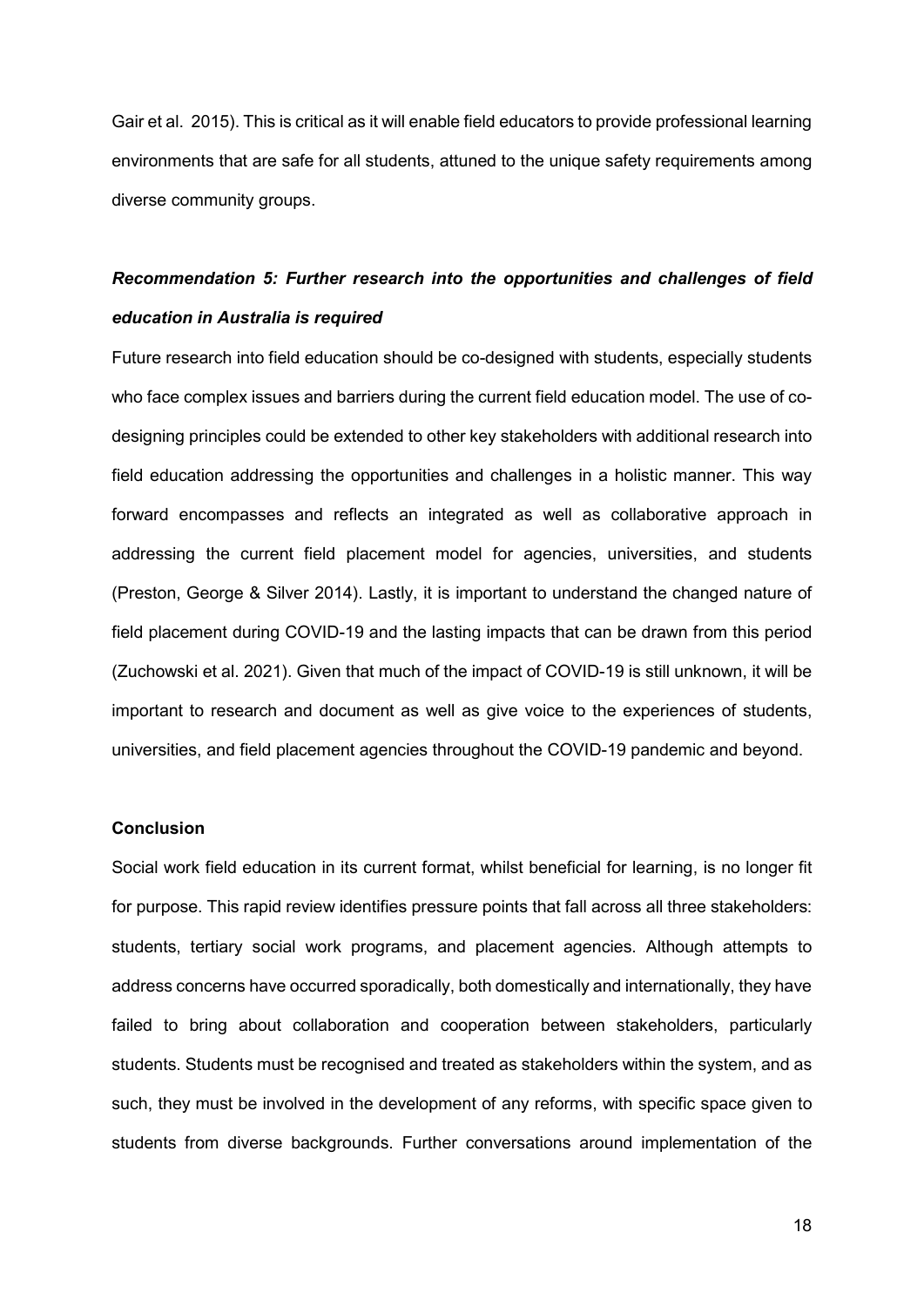<span id="page-20-0"></span>proposed recommendations is essential to ensure the continued sustainability of social work field education.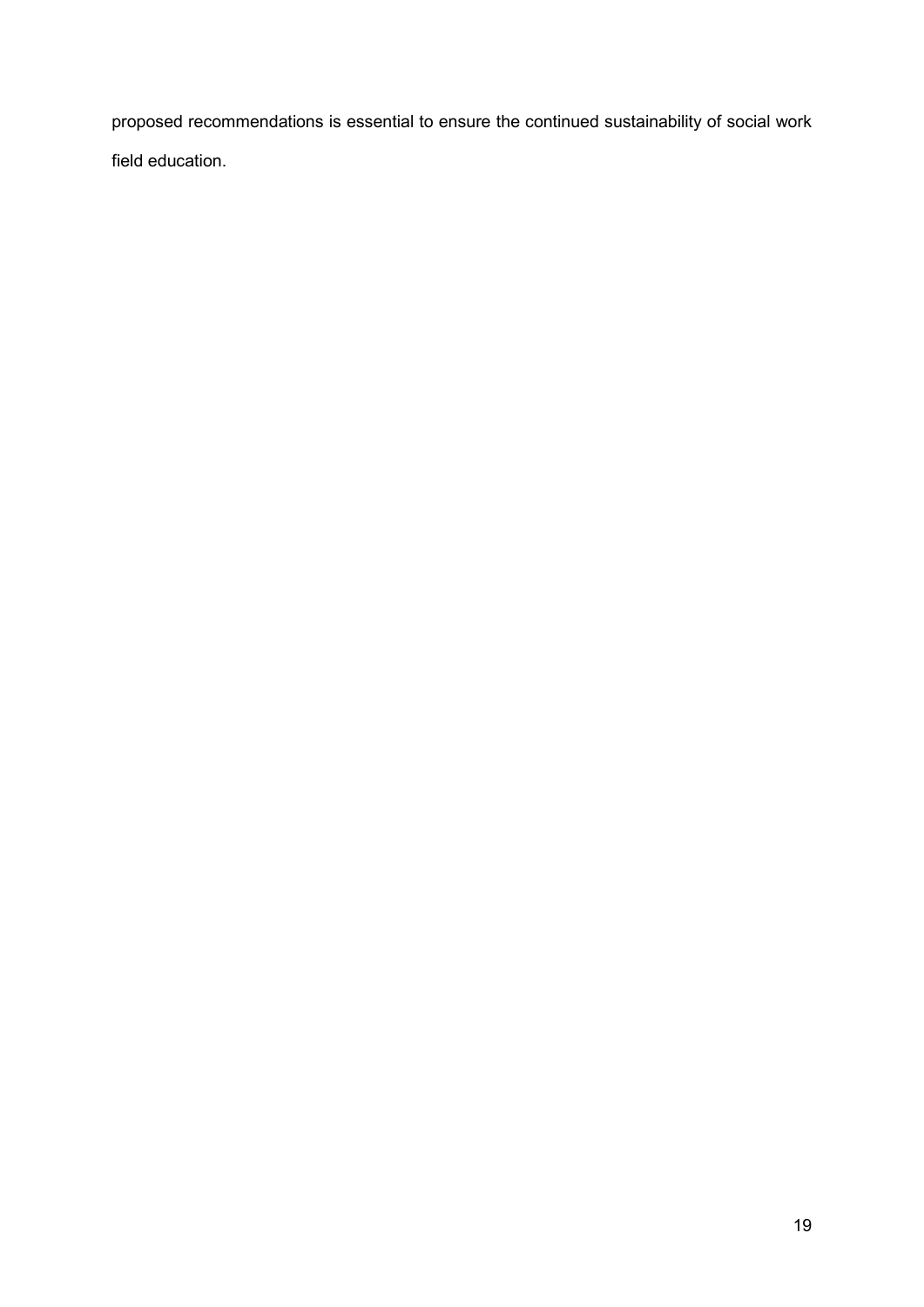## **References**

[Almahdi,](https://www.mcgilltribune.com/?s=Abeer+Almahdi&authorSearch=1) [A](https://www.mcgilltribune.com/?s=Abeer+Almahdi&authorSearch=1) 2018, 'Social work students protest against unpaid internships', [The McGill](https://www.mcgilltribune.com/)  [Tribune,](https://www.mcgilltribune.com/) 27 November, viewed 22 October 2021, [https://www.mcgilltribune.com/news/social](https://www.mcgilltribune.com/news/social-work-students-protest-against-unpaid-internships-112718/)[work-students-protest-against-unpaid-internships-112718/](https://www.mcgilltribune.com/news/social-work-students-protest-against-unpaid-internships-112718/)

Australian Association of Social Workers 2020, 'Australian Association of Social Work Code of Ethics',<https://www.aasw.asn.au/document/item/1201>

Australian Association of Social Workers 2021, 'Australian Social Work Education and Accreditation Standards',<https://www.aasw.asn.au/document/item/13565>

Australian Association of Social Workers n.d., AASW Accredited Programs, viewed 26 October 2021,<https://www.aasw.asn.au/careers-study/accredited-courses>

Australian Council of Social Services 2019, Starved of Opportunity. Young people's experience of Youth Allowance and Newstart, viewed 30 October 2021, experience of Youth Allowance and Newstart, viewed 30 October 2021, [https://www.acoss.org.au/wp-content/uploads/2019/11/Starved-Of-Opportunity-Young-](https://www.acoss.org.au/wp-content/uploads/2019/11/Starved-Of-Opportunity-Young-Peoples-Experience-Of-Youth-Allowance-An....pdf)[Peoples-Experience-Of-Youth-Allowance-An....pdf](https://www.acoss.org.au/wp-content/uploads/2019/11/Starved-Of-Opportunity-Young-Peoples-Experience-Of-Youth-Allowance-An....pdf)

Baglow, L & Gair, S 2019, 'Mature-aged Social Work Students: Challenges, Study Realities, and Experiences of Poverty', Australian Social Work, vol. 72, no. 1, pp. 91–104.

Barton, H, Bell, K & Bowles, W 2005, 'Help or hindrance? Outcomes of social work student placements', Australian Social Work, vol. 58, no. 3, pp. 301–312.

Beddoe, L, Hay, K, Maidment, J, Ballantyne, N & Walker, S 2018, 'Readiness to practice social work in Aotearoa New Zealand: perceptions of students and educators', Social Work Education, vol. 37, no. 8, pp. 955–967.

de Bie, A, Chaplin, J, Vengris, J, Dagnachew, E & Jackson, R 2021, 'Not "everything's a learning experience": racialized, Indigenous, 2SLGBTQ, and disabled students in social work field placements', Social Work Education, vol. 40, no. 6, pp. 756–772.

[Bryan-Baynes,](https://globalnews.ca/author/elysia-bryan-baynes/) [E](https://globalnews.ca/author/elysia-bryan-baynes/) 2018, 'Quebec students take to the street to strike against unpaid internships', The Global News, 21 November, viewed 22 October 2021, <https://globalnews.ca/news/4686902/students-protest-unpaid-internships>

Bogo, M 2015, 'Field Education for Clinical Social Work Practice: Best Practices and Contemporary Challenges', Clinical Social Work Journal, vol. 43, no. 3, pp. 317–324.

Brough, M, Correa-Velez, I, Crane, P, Johnstone, E & Marston, G 2014, Work Integrated Learning in Social Work and Human Services: An assessment of financial stress associated with student placements, Queensland University of Technology, retrieved from [https://acen.edu.au/wp-content/uploads/2015/09/WIL-social-work-hum-services-assessment](https://acen.edu.au/wp-content/uploads/2015/09/WIL-social-work-hum-services-assessment-financial-stress.pdf?x17208)[financial-stress.pdf?x17208](https://acen.edu.au/wp-content/uploads/2015/09/WIL-social-work-hum-services-assessment-financial-stress.pdf?x17208)

Canadian Association for Social Work Education 2014, 'Standards for Accreditation', <https://caswe-acfts.ca/wp-content/uploads/2013/03/CASWE-ACFTS-Standards-11-2014.pdf>

Cleak, H, Roulston, A & Vreugdenhil, A 2016, 'The Inside Story: A Survey of Social Work Students' Supervision and Learning Opportunities on Placement', British Journal of Social Work, vol. 46, no. 7, pp. 2033–2050.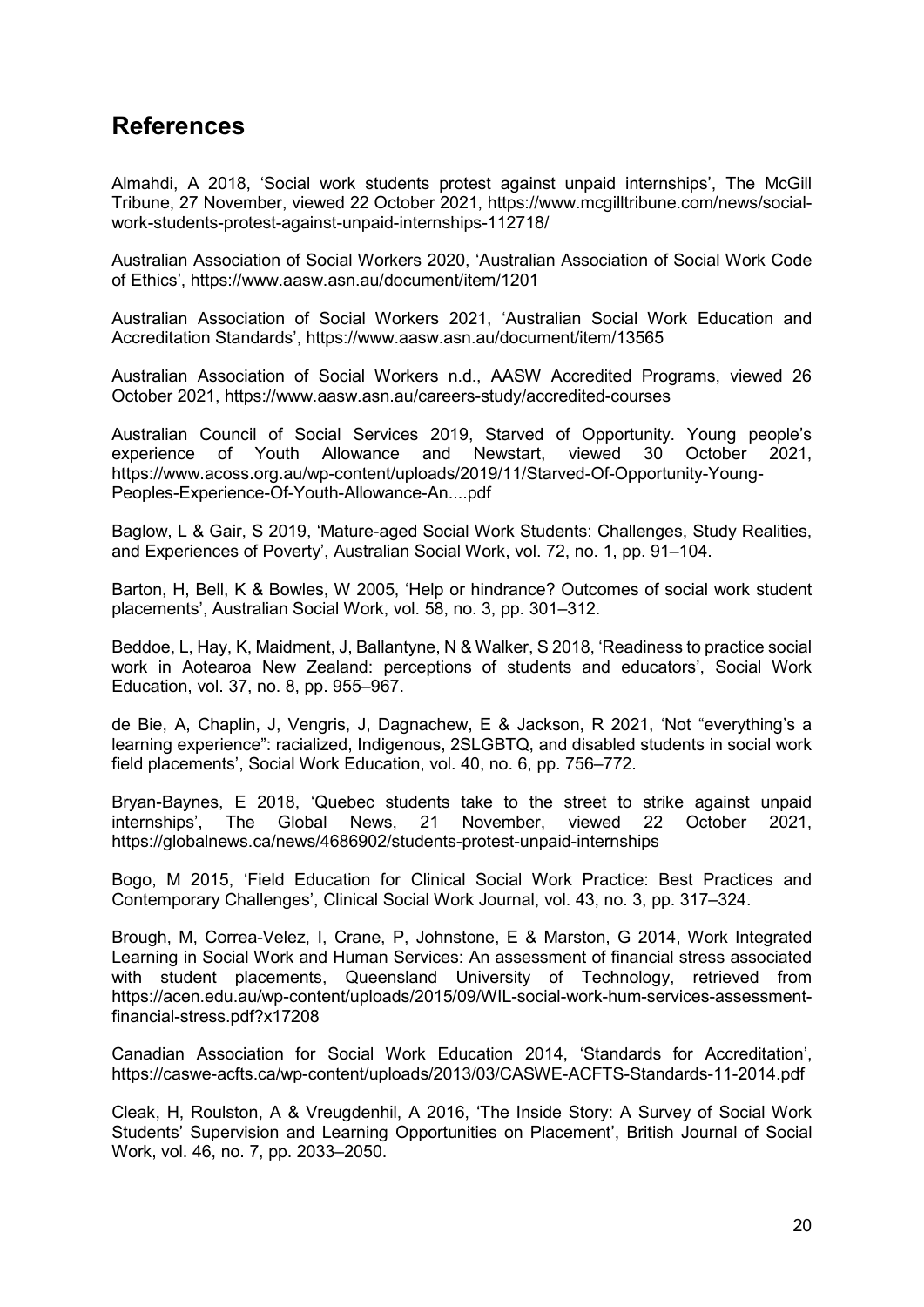Cleak, H & Smith, D 2012, 'Student satisfaction with models of field placement supervision.', Australian Social Work, vol. 65, no. 2, pp. 243–258.

Cleak, H & Zuchowski, I 2019, 'Empirical Support and Considerations for Social Work Supervision of Students in Alternative Placement Models', Clinical Social Work Journal, vol. 47, no. 1, pp. 32–42.

Craik, C 2019, 'Social Work Education: Challenges and Opportunities', Australian Social Work, vol. 72, no. 2, pp. 129–132.

Department of Home Affairs 2021, Priority Migration Skilled Occupation List, viewed 15 October 2021, [https://immi.homeaffairs.gov.au/visas/employing-and-sponsoring](https://immi.homeaffairs.gov.au/visas/employing-and-sponsoring-someone/sponsoring-workers/pmsol)[someone/sponsoring-workers/pmsol](https://immi.homeaffairs.gov.au/visas/employing-and-sponsoring-someone/sponsoring-workers/pmsol)

Department of Jobs and Small Business 2017, Unpaid Work Experience in Australia: Prevalence, Nature and Impact, Department of Education, Skills and Employment, Canberra, Australia, viewed 20 September 2021, [https://www.data.gov.au/data/dataset/unpaid-work](https://www.data.gov.au/data/dataset/unpaid-work-experience-in-australia-prevalence-nature-and-impact)[experience-in-australia-prevalence-nature-and-impact](https://www.data.gov.au/data/dataset/unpaid-work-experience-in-australia-prevalence-nature-and-impact)

Diamandi, S, Hudson, C & Zuchowski, I 2018, 'Field education for international students in Australia: Preparing students and the sector', Advances in Social Work and Welfare Education, vol. 20, no. 1, pp. 80–92.

Egan, R, Chee, P, Long, N, McLean, S, Parrish, J & Spencer, A 2018, 'Field education as a distinctive pedagogy for social work education', Advances in Social Work and Welfare Education, vol. 20, no. 1, pp. 32–46.

Gair, S & Baglow, L 2018, 'Australian social work students balancing study, work, and field placement: seeing it like it is', Australian Social Work, vol. 71, no. 1, pp. 46–57.

Gair, S, Miles, D, Savage, D & Zuchowski, I 2015, 'Racism unmasked: the experiences of Aboriginal and Torres Strait Islander students in social work field placements', Australian Social Work, vol. 68, no. 1, pp. 32–48.

Gair, S, Miles, D & Thomson, J 2005, 'Reconciling Indigenous and Non-Indigenous Knowledges in Social Work Education: Action and Legitimacy', Journal of Social Work Education, vol. 41, no. 2, pp. 179–190.

Gair, S & Thomas, Y 2008, 'Ensuring safe passage: Identifying the threat of workplace violence against tertiary students', Journal of Occupational Health and Safety, Australia and New Zealand, vol. 24, no. 1, pp. 43–51.

Goel, K, Leane, V & Muncey, P 2018, 'Innovations in field placement for international social work students : Forging university partnership with community sector in elderly care', Advances in Social Work and Welfare Education, vol. 20, no. 1, pp. 93–107.

Harms, L, Middleton, J, Whyte, J, Anderson, I, Clarke, A, Sloan, J, Hagel, M & Smith, M 2011, 'Social work with Aboriginal clients: perspectives on educational preparation and practice', Australian Social Work, vol. 64, no. 2, pp. 156–168.

Harms, L, Naish, K, Stanley, J, Hill, N, Raysmith, H, Thomas, J & Butera, A 2017, 'Bringing business, community and university into partnership: Innovation in field education', Advances in Social Work and Welfare Education, vol. 19, no. 1, pp. 71–79.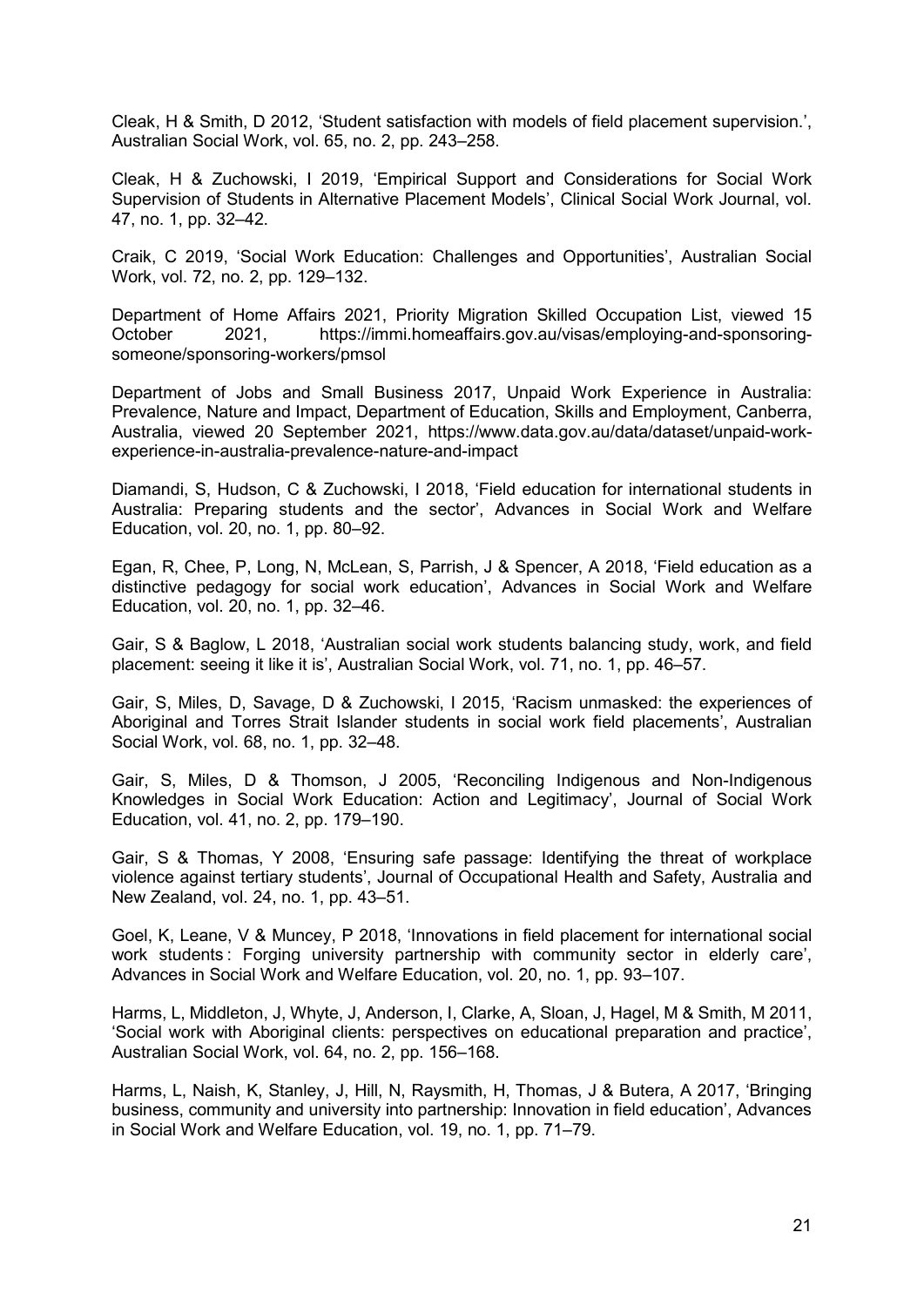Harris, N, Miles, D, Howard, E & and, others 2017, 'International student exchange in Australian social work education', Australian Social Work, vol. 70, no. 4, pp. 429–440.

Hay, K 2012, 'Moving down Stream: using e-technology to enhance social work field education', in AEI, Australasian Society for Computers in Learning in Tertiary Education, retrieved September 17, 2021, from<https://www.learntechlib.org/p/42618/>

Hay, K & Brown, K 2015, 'Social Work Practice Placements in Aotearoa New Zealand: Agency Managers Perspectives', Social Work Education, vol. 34, no. 6, pp. 700–715.

Hay, K, Maidment, J, Ballantyne, N, Beddoe, L & Walker, S 2019, 'Feeling Lucky: The Serendipitous Nature of Field Education', Clinical Social Work Journal, vol. 47, no. 1, pp. 23– 31.

Hemy, M, Boddy, J, Chee, P & Sauvage, D 2016, 'Social Work Students "Juggling" Field Placement', Social Work Education, vol. 35, pp. 1–14.

Hickson, H, Theobald, J & Long, N 2015, 'Supporting social work supervisors and students in field education', Advances in Social Work and Welfare Education, vol. 17, no. 2, pp. 100–105.

Hill, N, Cleak, H, Egan, R, Ervin, L & Laughton, J 2019, 'Factors That Impact a Social Worker's Capacity to Supervise a Student', Australian Social Work, vol. 72, no. 2, pp. 152–165.

Hodge, L, Oke, N, McIntyre, H & Turner, S 2021, 'Lengthy unpaid placements in social work: exploring the impacts on student wellbeing', Social Work Education, vol. 40, no. 6, pp. 787– 802.

Holden, G, Barker, K, Rosenberg, G, Kuppens, S & Ferrell, LW 2011, 'The Signature Pedagogy of Social Work? An Investigation of the Evidence', Research on Social Work Practice, vol. 21, no. 3, pp. 363–372.

Hosken, N, Laughton, J, Goldingay, S, Vassos, S, Green, L, van, IR & Walker, F 2016, 'A rotational social work field placement model in regional health', Advances in Social Work and Welfare Education, vol. 18, no. 1, pp. 72–87.

International Socialist 2019, 'How Quebec students brought down a government', International Socialist, 12 February, viewed 22 October 2021,<http://www.socialist.ca/node/3794>

Johnstone, E, Brough, M, Crane, P, Marston, G & Correa-Velez, I 2016, 'Field Placement and the Impact of Financial Stress on Social Work and Human Service Students', Australian Social Work, vol. 69, pp. 1–14.

Jones-Mutton, T, Short, M, Bidgood, T & Jones, T 2015, 'Field education: Off-site social work supervision in rural, regional and remote Australia', Advances in Social Work and Welfare Education, vol. 17, no. 1, pp. 83–97.

Khangura, S, Konnyu, K, Cushman, R, Grimshaw, J & Moher, D 2012, 'Evidence summaries: the evolution of a rapid review approach', Systematic Reviews, vol. 1, no. 1, p. 10.

Koeck, C-M & Ottmann, G 2018, 'Placement interviews at the interface of cultural diversity and standardised requirements', Advances in Social Work and Welfare Education, vol. 20, no. 1, pp. 108–121.

Laging, M & Zganec, N 2021, Social Work Education in Europe: Traditions and Transformations, Springer International Publishing, Switzerland.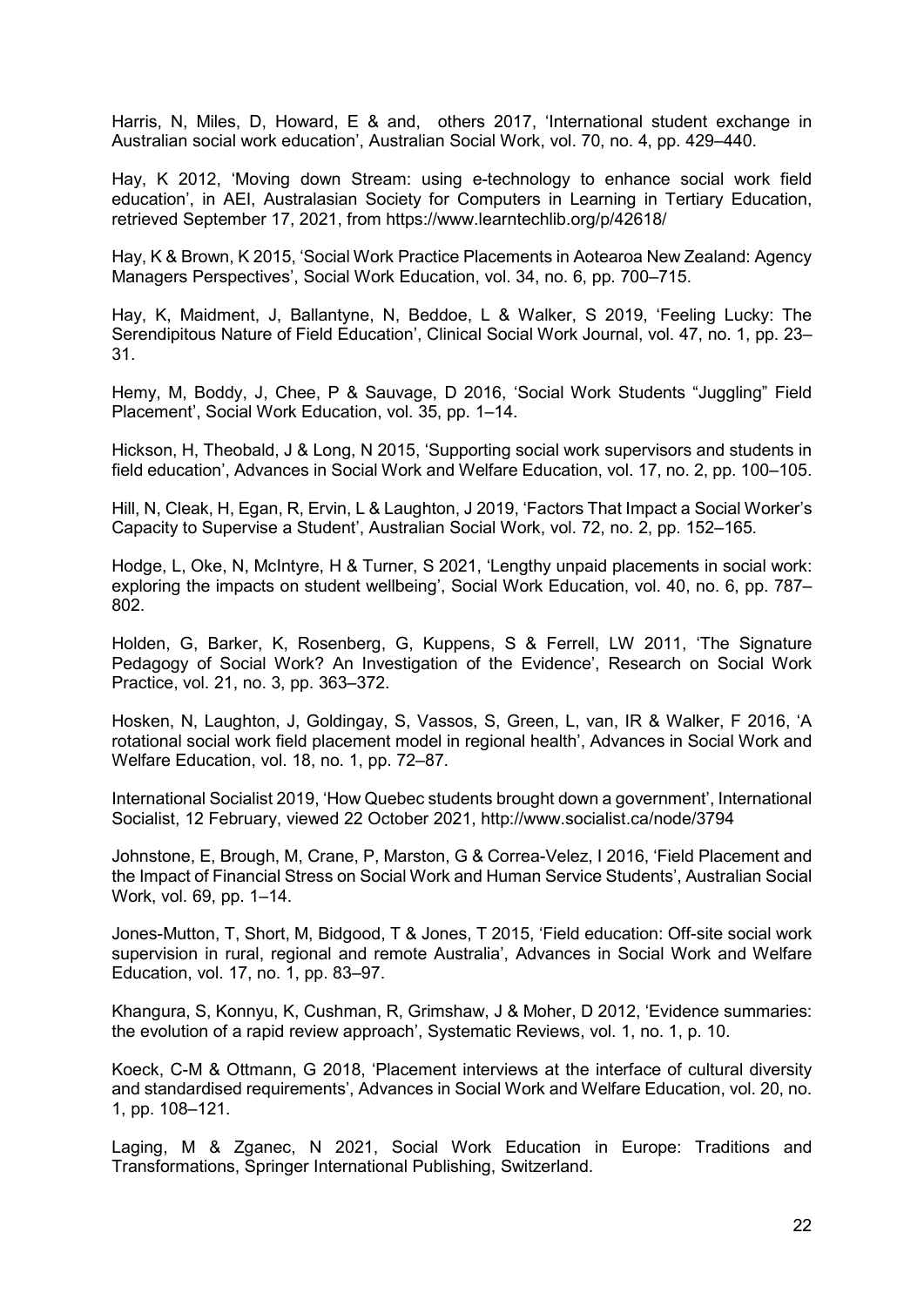Ledger, S, Hillman, W, Harreveld, B & de Warren, D 2018, 'Field Education as Signature Pedagogy – Insights for Australian social work', Advances in Social Work, vol. 19, no. 1, p. 9.

MacAlister, J 2017, 'The end of false choices', Journal of Children's Services, vol. 12, no. 2– 3, pp. 158–163.

Mason, R, Bowles, W, Osburn, L, Lees, VM & Gregory, R 2012, 'Rural direct practice student placements: Lessons from adult learning theory', Advances in Social Work and Welfare Education, vol. 14, no. 1, pp. 96–112.

Miller, J 2016, 'The People and the times: Founding of the Australian Association of Social Workers in 1946', Social Work Focus, vol. 1, no. 1, retrieved from <https://www.aasw.asn.au/document/item/8607>

NSW Council of Social Service 2021, About NCOSS, NSW Council of Social Service, viewed 22 October 2021,<https://www.ncoss.org.au/about/about-ncoss/>

Preston, S, George, P & Silver, S 2014, 'Field Education in Social Work: The Need for Reimagining', Critical Social Work, vol. 15, no. 1.

Rose, J, de Ridder, K & Vannitamby, T 2018, 'The development of a theory to practice session for students', Advances in Social Work and Welfare Education, vol. 20, no. 1, pp. 203–208.

Ryan, M, McCormack, J & Cleak, H 2006, 'Student Performance in Field Education Placements: The Findings of a 6-Year Australian Study of Admissions Data', Journal of Social Work Education.

Scheyett, A, Pettus-Davis, C, McCarter, S & Brigham, R 2012, 'Social Work and Criminal Justice: Are We Meeting in the Field?', Journal of Teaching in Social Work.

Stokes, J 2016, 'Competencies: A unifying thread for education, practice and public protection', Canadian Social Work Review, vol. 33, no. 1, pp. 125–131.

Ta, B, Ross, B & Grieve, A 2019, 'Supervising international social work students in Australia: The positionings of placement educators', Advances in Social Work and Welfare Education, vol. 22, no. 1, pp. 7–22.

Thoburn, J 2017, 'In defence of a university social work education', Journal of Children's Services, vol. 12, no. 2–3, pp. 97–106.

Vassos, S 2019, 'Challenges Facing Social Work Field Education', Australian Social Work, vol. 72, no. 2, pp. 245–247.

Vassos, S, Harms, L & Rose, D 2019, 'Exploring Rotation Placements for Social Work: A Focus on Student and Supervisor Experiences', Journal of Social Work Education.

Vassos-Anagnostopoulos, S 2016, 'Changing paradigms in social work field education: an exploration of a team-based rotation model of field education', retrieved from [https://minerva](https://minerva-access.unimelb.edu.au/handle/11343/91956)[access.unimelb.edu.au/handle/11343/91956](https://minerva-access.unimelb.edu.au/handle/11343/91956)

Wayne, J, Bogo, M & Raskin, M 2006, 'Field Notes: The Need for Radical Change in Field Education', Journal of Social Work Education, vol. 42, no. 1, pp. 161–169.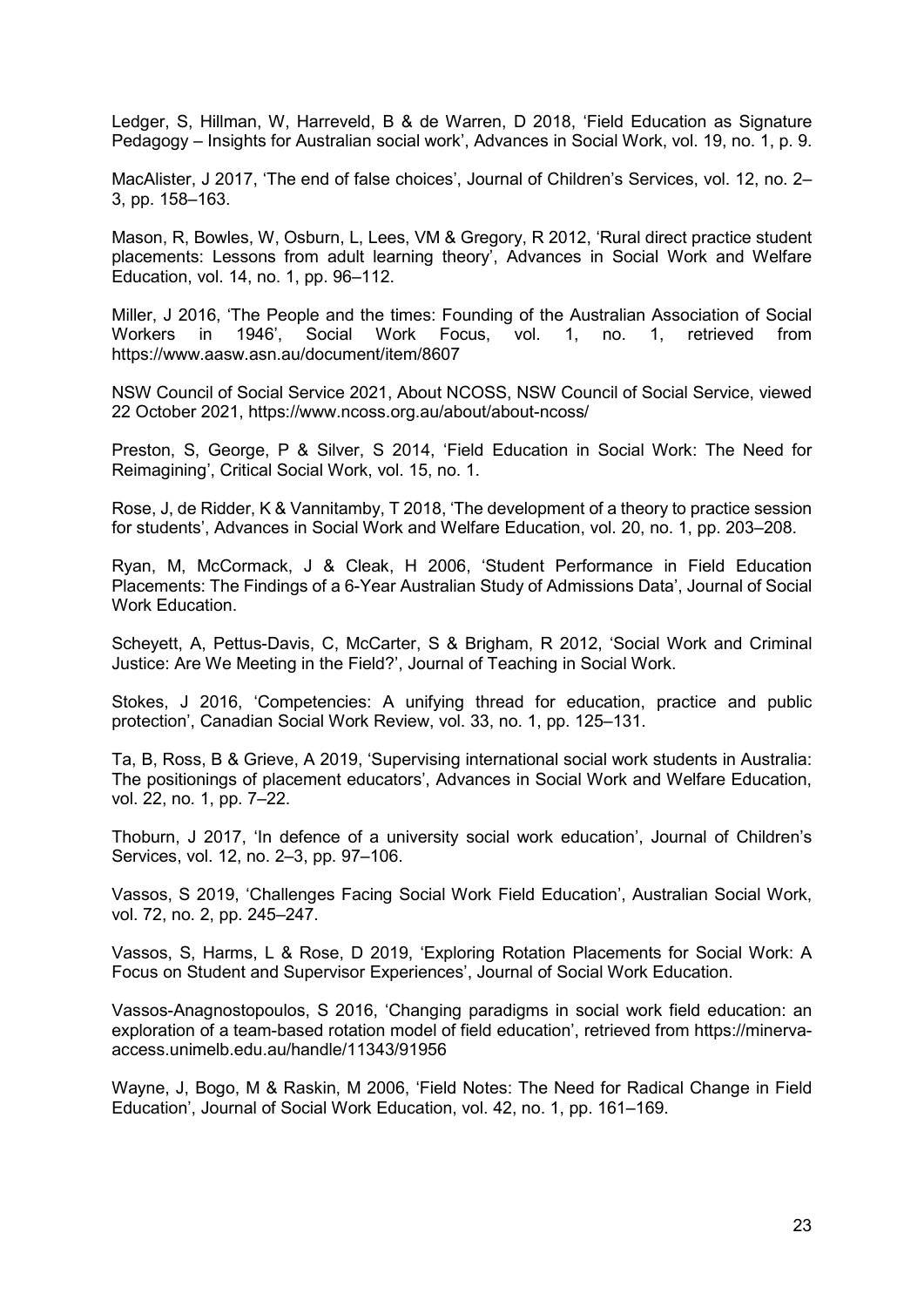Zuchowski, I, Cleak, H, Nickson, A & Spencer, A 2019, 'A National Survey of Australian Social Work Field Education Programs: Innovation with Limited Capacity', Australian Social Work, vol. 72, no. 1, pp. 75–90.

Zuchowski, I, Collingwood, H, Croaker, S, Bentley, Davey Jo, Grentell, M & Rytkonen, F 2021, 'Social work e-placements during COVID-19: Learnings of staff and students', Australian Social work, vol. 74, no. 3, pp. 373–386.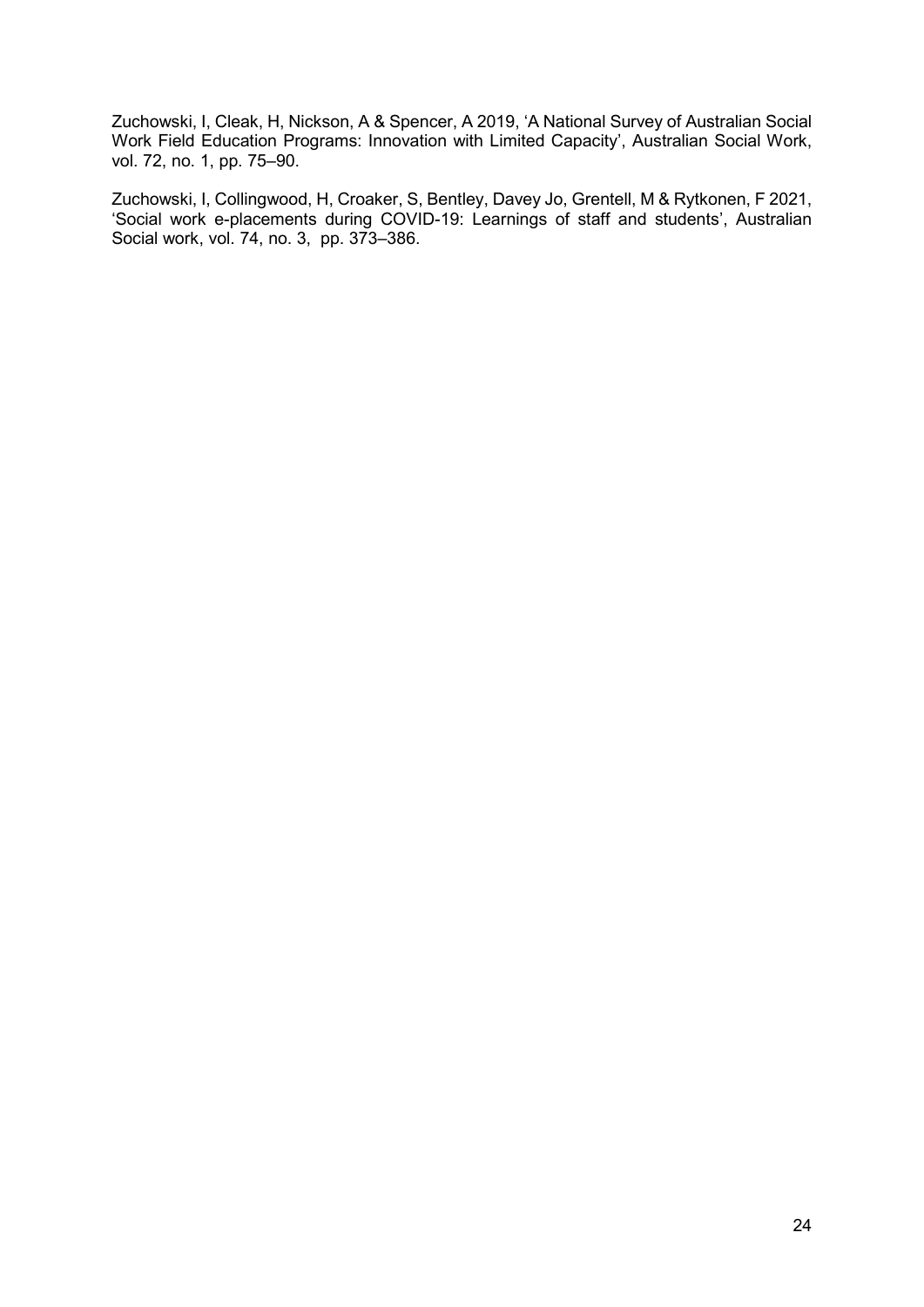# **Appendices**

## **Appendix A: Summary of included articles**

<span id="page-26-1"></span><span id="page-26-0"></span>

| <b>Publication Year</b> | <b>Australia</b> | Other Nations: UK,<br>Canada, NZ | <b>Database Results:</b><br><b>OVID, Informit Online (etc)</b> | Self-identified & Grey<br>Literature |
|-------------------------|------------------|----------------------------------|----------------------------------------------------------------|--------------------------------------|
| 2005                    |                  |                                  |                                                                |                                      |
| 2006                    |                  | $\overline{2}$                   |                                                                | $\boldsymbol{2}$                     |
| 2007                    |                  |                                  |                                                                |                                      |
| 2008                    | 1                |                                  |                                                                | 1                                    |
| 2009                    |                  |                                  |                                                                |                                      |
| 2010                    |                  |                                  |                                                                |                                      |
| 2011                    | 1                |                                  |                                                                |                                      |
| 2012                    | 1                |                                  | 1                                                              |                                      |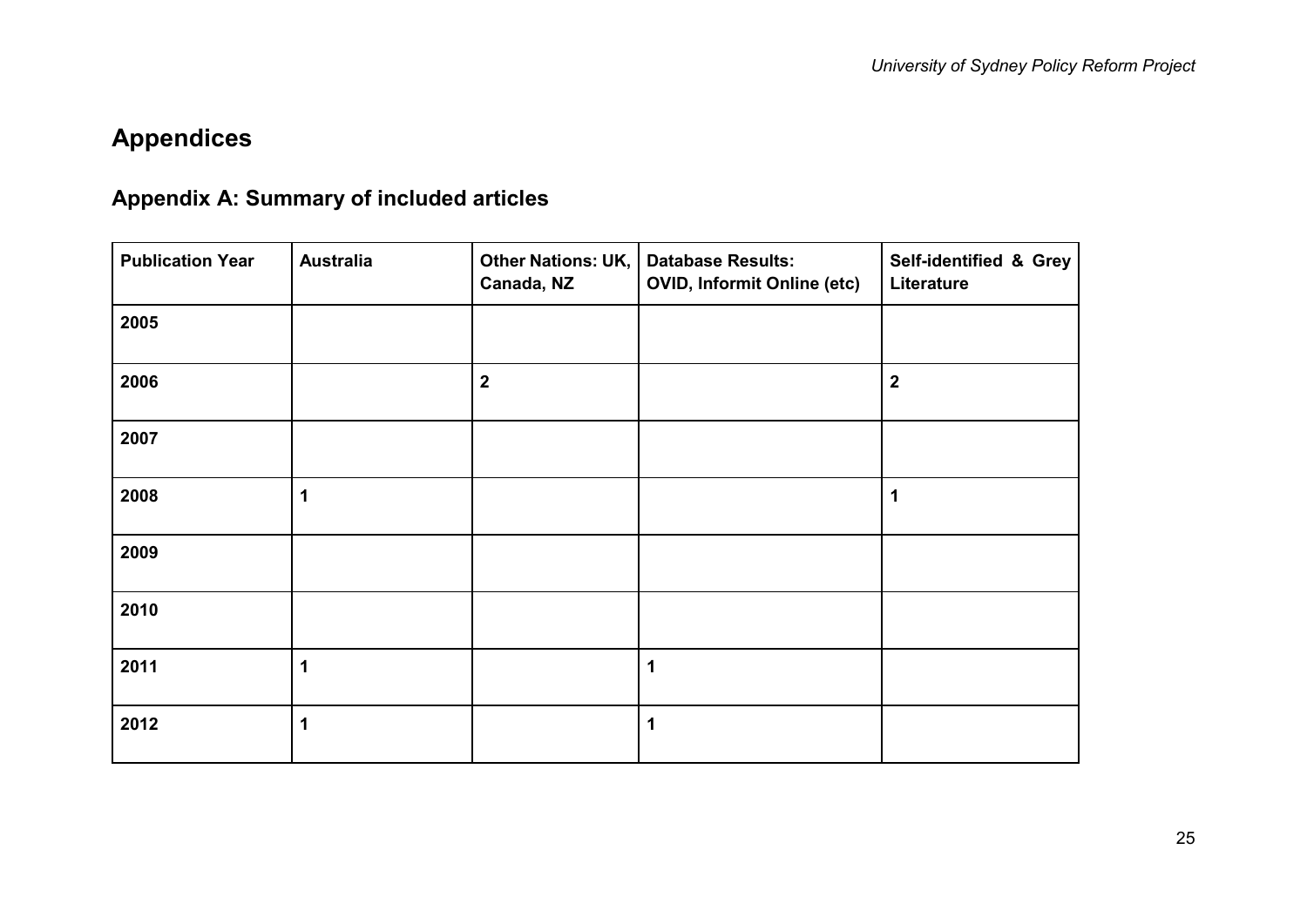| 2013             |                         |                         |                         |                         |
|------------------|-------------------------|-------------------------|-------------------------|-------------------------|
| 2014             | $\overline{1}$          | $\mathbf{1}$            |                         | $\overline{\mathbf{2}}$ |
| 2015             | $\overline{\mathbf{2}}$ |                         | $\mathbf{2}$            |                         |
| 2016             | $\overline{2}$          |                         |                         | $\overline{\mathbf{2}}$ |
| 2017             | $\mathbf 1$             | $\mathbf{1}$            | $\overline{\mathbf{2}}$ |                         |
| 2018             | $\overline{\mathbf{5}}$ | $\overline{\mathbf{3}}$ | $\overline{\mathbf{5}}$ | $\mathbf{3}$            |
| 2019             | $6\phantom{a}$          | $\mathbf{1}$            | $\overline{2}$          | $\overline{\mathbf{5}}$ |
| 2020             | $\overline{\mathbf{2}}$ |                         |                         | $\overline{\mathbf{2}}$ |
| 2021             | $\overline{\mathbf{2}}$ | $\overline{\mathbf{3}}$ | $\overline{\mathbf{2}}$ | $\overline{\mathbf{3}}$ |
|                  |                         |                         |                         |                         |
| <b>Sub Total</b> | 24                      | 11                      | 15                      | 20                      |
| <b>Total</b>     |                         | 35                      |                         | 35                      |